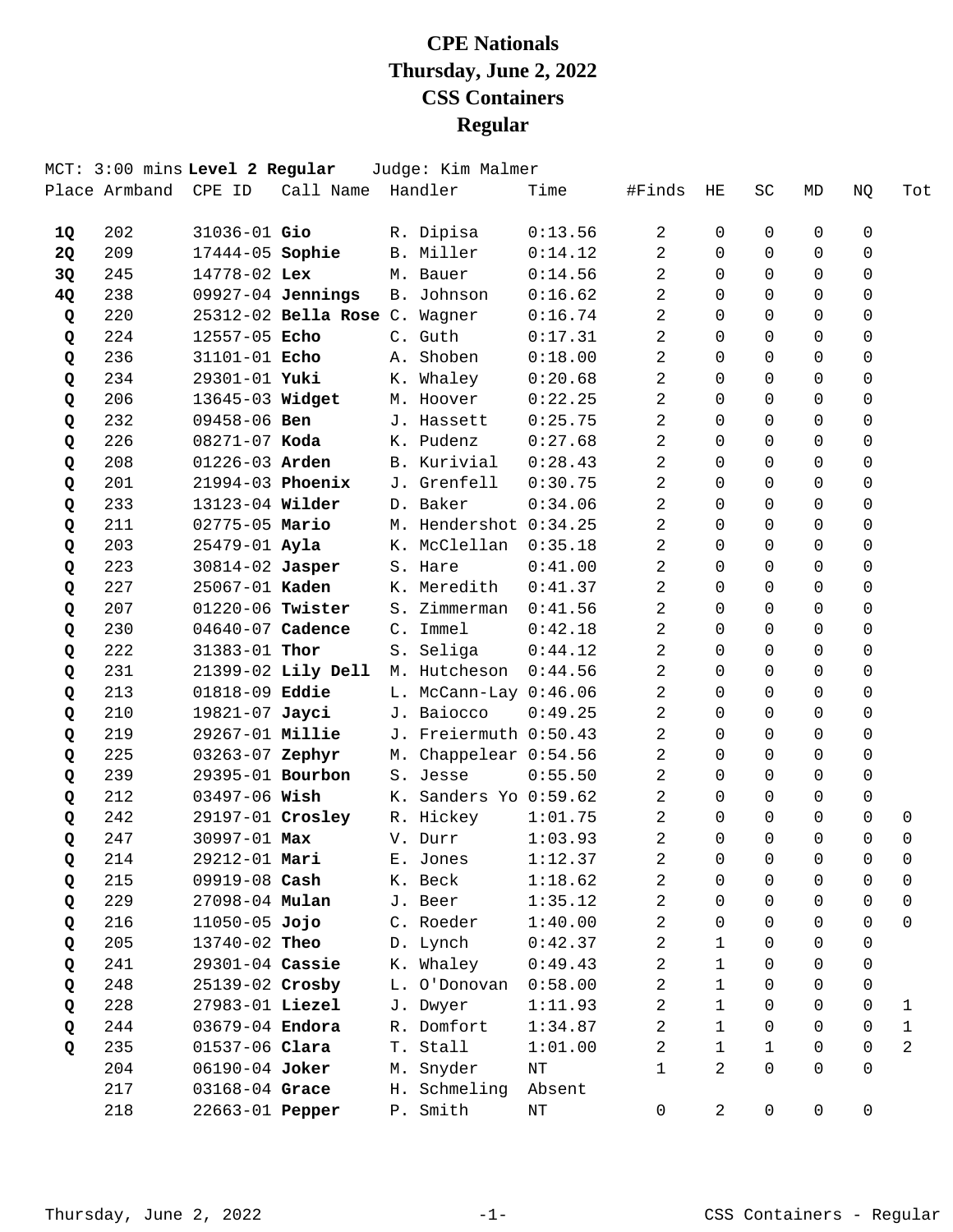| 221 | $18016 - 09$ Zip     |  | L. Cromer | Absent |  |                |           |          |
|-----|----------------------|--|-----------|--------|--|----------------|-----------|----------|
| 237 | 22684-01 <b>Rene</b> |  | D. Hanna  | NΤ     |  | $\overline{0}$ | $\bigcap$ | $\Omega$ |
| 243 | $30852 - 01$ Otis    |  | C. Fette  | NT     |  | 1 1 0 0 0      |           |          |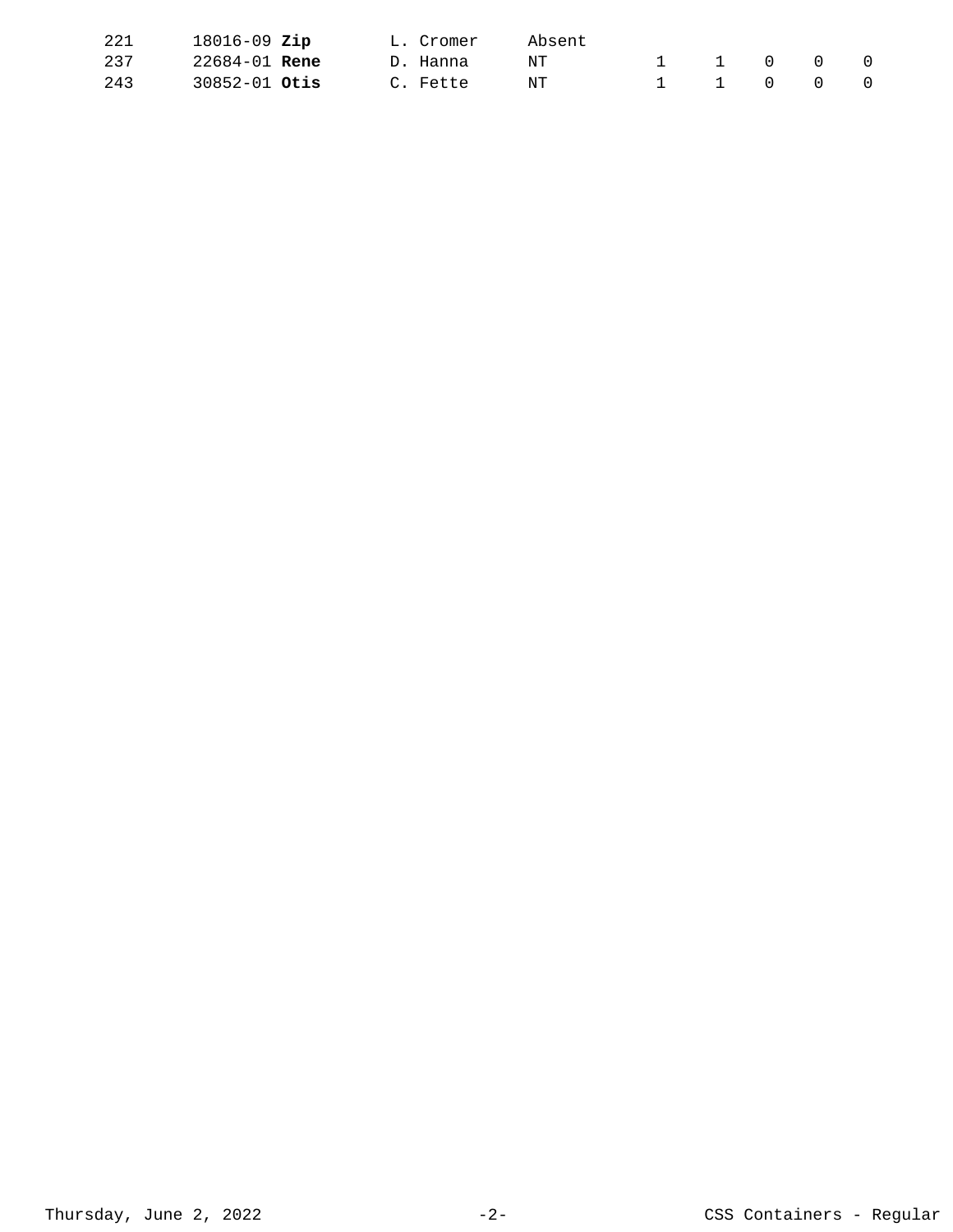|    | MCT: 3:00 mins Level 2 Regular<br>Place Armband | CPE ID            | Call Name                     |    | Judge: Judy Leitzsch<br>Handler | Time    | #Finds         | ΗE           | <b>SC</b> | MD       | NQ | Tot          |
|----|-------------------------------------------------|-------------------|-------------------------------|----|---------------------------------|---------|----------------|--------------|-----------|----------|----|--------------|
|    |                                                 |                   |                               |    |                                 |         |                |              |           |          |    |              |
| 1Q | 232                                             | $09458 - 06$ Ben  |                               |    | J. Hassett                      | 0:10.48 | 2              | 0            | 0         | 0        | 0  |              |
| 2Q | 202                                             | 31036-01 Gio      |                               |    | R. Dipisa                       | 0:12.54 | 2              | $\Omega$     | $\Omega$  | 0        | 0  |              |
| 3Q | 236                                             | 31101-01 Echo     |                               |    | A. Shoben                       | 0:14.68 | 2              | 0            | $\Omega$  | 0        | 0  |              |
| 4Q | 205                                             | 13740-02 Theo     |                               |    | D. Lynch                        | 0:16.00 | 2              | $\Omega$     | $\Omega$  | 0        | 0  |              |
| Q  | 248                                             | 25139-02 Crosby   |                               |    | L. O'Donovan                    | 0:20.39 | 2              | $\Omega$     | $\Omega$  | 0        | 0  |              |
| Q  | 245                                             | 14778-02 Lex      |                               |    | M. Bauer                        | 0:20.78 | 2              | $\Omega$     | $\Omega$  | 0        | 0  |              |
| Q  | 235                                             | 01537-06 Clara    |                               |    | T. Stall                        | 0:21.91 | 2              | 0            | $\Omega$  | 0        | 0  |              |
| Q  | 201                                             | 21994-03 Phoenix  |                               |    | J. Grenfell                     | 0:22.02 | 2              | $\Omega$     | $\Omega$  | 0        | 0  |              |
| Q  | 230                                             | 04640-07 Cadence  |                               |    | C. Immel                        | 0:22.96 | 2              | $\Omega$     | $\Omega$  | 0        | 0  |              |
| Q  | 216                                             | $11050 - 05$ Jojo |                               |    | C. Roeder                       | 0:23.07 | 2              | $\Omega$     | $\Omega$  | 0        | 0  |              |
| Q  | 238                                             |                   | 09927-04 Jennings             |    | B. Johnson                      | 0:27.31 | 2              | $\Omega$     | $\Omega$  | 0        | 0  |              |
| Q  | 227                                             | 25067-01 Kaden    |                               |    | K. Meredith                     | 0:28.04 | 2              | $\Omega$     | $\Omega$  | 0        | 0  |              |
| Q  | 224                                             | 12557-05 Echo     |                               |    | C. Guth                         | 0:30.38 | $\overline{2}$ | $\Omega$     | $\Omega$  | 0        | 0  |              |
| Q  | 226                                             | $08271 - 07$ Koda |                               |    | K. Pudenz                       | 0:30.64 | 2              | $\Omega$     | $\Omega$  | 0        | 0  |              |
| Q  | 220                                             |                   | 25312-02 Bella Rose C. Wagner |    |                                 | 0:30.75 | 2              | $\Omega$     | $\Omega$  | 0        | 0  |              |
| Q  | 212                                             | 03497-06 Wish     |                               |    | K. Sanders Yo 0:31.29           |         | 2              | $\Omega$     | $\Omega$  | 0        | 0  |              |
| Q  | 211                                             | 02775-05 Mario    |                               |    | M. Hendershot 0:31.59           |         | 2              | $\Omega$     | $\Omega$  | 0        | 0  |              |
| Q  | 223                                             | 30814-02 Jasper   |                               |    | S. Hare                         | 0:34.49 | 2              | 0            | 0         | 0        | 0  |              |
| Q  | 225                                             | 03263-07 Zephyr   |                               |    | M. Chappelear 0:38.73           |         | 2              | $\Omega$     | $\Omega$  | 0        | 0  |              |
| Q  | 237                                             | 22684-01 Rene     |                               |    | D. Hanna                        | 0:39.37 | 2              | $\Omega$     | $\Omega$  | $\Omega$ | 0  |              |
| Q  | 222                                             | 31383-01 Thor     |                               |    | S. Seliga                       | 0:39.90 | 2              | $\Omega$     | $\Omega$  | 0        | 0  |              |
| Q  | 234                                             | 29301-01 Yuki     |                               |    | K. Whaley                       | 0:40.49 | 2              | $\Omega$     | $\Omega$  | 0        | 0  |              |
| Q  | 210                                             | 19821-07 Jayci    |                               |    | J. Baiocco                      | 0:41.26 | 2              | $\Omega$     | $\Omega$  | $\Omega$ | 0  |              |
| Q  | 208                                             | 01226-03 Arden    |                               |    | B. Kurivial                     | 0:41.99 | 2              | 0            | $\Omega$  | $\Omega$ | 0  |              |
| Q  | 239                                             | 29395-01 Bourbon  |                               |    | S. Jesse                        | 0:43.40 | 2              | $\Omega$     | $\Omega$  | 0        | 0  |              |
| Q  | 247                                             | 30997-01 Max      |                               |    | V. Durr                         | 0:44.16 | 2              | $\Omega$     | $\Omega$  | 0        | 0  |              |
| Q  | 207                                             | 01220-06 Twister  |                               | S. | Zimmerman                       | 0:46.04 | 2              | $\Omega$     | $\Omega$  | 0        | 0  |              |
| Q  | 215                                             | 09919-08 Cash     |                               |    | K. Beck                         | 0:52.59 | 2              | 0            | $\Omega$  | 0        | 0  |              |
| Q  | 228                                             | 27983-01 Liezel   |                               |    | J. Dwyer                        | 0:53.79 | 2              | 0            | $\Omega$  | 0        | 0  |              |
| Q  | 219                                             | 29267-01 Millie   |                               |    | J. Freiermuth 0:57.43           |         | 2              | $\Omega$     | 0         | 0        | 0  |              |
| Q  | 231                                             |                   | 21399-02 Lily Dell            |    | M. Hutcheson                    | 0:58.15 | 2              | 0            | 0         | 0        | 0  |              |
| Q  | 233                                             | 13123-04 Wilder   |                               |    | D. Baker                        | 1:09.73 | 2              | 0            | 0         | 0        | 0  | 0            |
| Q  | 206                                             | 13645-03 Widget   |                               |    | M. Hoover                       | 0:35.59 | 2              | $\mathbf 1$  | $\Omega$  | 0        | 0  |              |
| Q  | 213                                             | 01818-09 Eddie    |                               |    | L. McCann-Lay 0:41.69           |         | 2              | $\mathbf{1}$ | $\Omega$  | 0        | 0  |              |
| Q  | 203                                             | 25479-01 Ayla     |                               |    | K. McClellan                    | 0:46.01 | 2              | $\mathbf{1}$ | 0         | 0        | 0  |              |
| Q  | 241                                             | 29301-04 Cassie   |                               |    | K. Whaley                       | 1:36.94 | 2              | $\mathbf 1$  | 0         | 0        | 0  | $\mathbf{1}$ |
| Q  | 218                                             | 22663-01 Pepper   |                               |    | P. Smith                        | 1:42.68 | 2              | $\mathbf{1}$ | $\Omega$  | 0        | 0  | $\mathbf 1$  |
| Q  | 244                                             | 03679-04 Endora   |                               |    | R. Domfort                      | 1:45.34 | 2              | $\mathbf{1}$ | $\Omega$  | 0        | 0  | 1            |
| Q  | 214                                             | 29212-01 Mari     |                               |    | E. Jones                        | 2:41.47 | 2              | $\mathbf{1}$ | $\Omega$  | 0        | 0  | 1            |
|    | 204                                             | 06190-04 Joker    |                               |    | M. Snyder                       | NΤ      | $\mathbf{1}$   | 2            | 0         | 0        | 0  |              |
|    | 209                                             | 17444-05 Sophie   |                               |    | B. Miller                       | NT      | 1              | 2            | $\Omega$  | $\Omega$ | 0  |              |
|    | 217                                             | 03168-04 Grace    |                               |    | H. Schmeling                    | Absent  |                |              |           |          |    |              |
|    | 221                                             | 18016-09 Zip      |                               |    | L. Cromer                       | Absent  |                |              |           |          |    |              |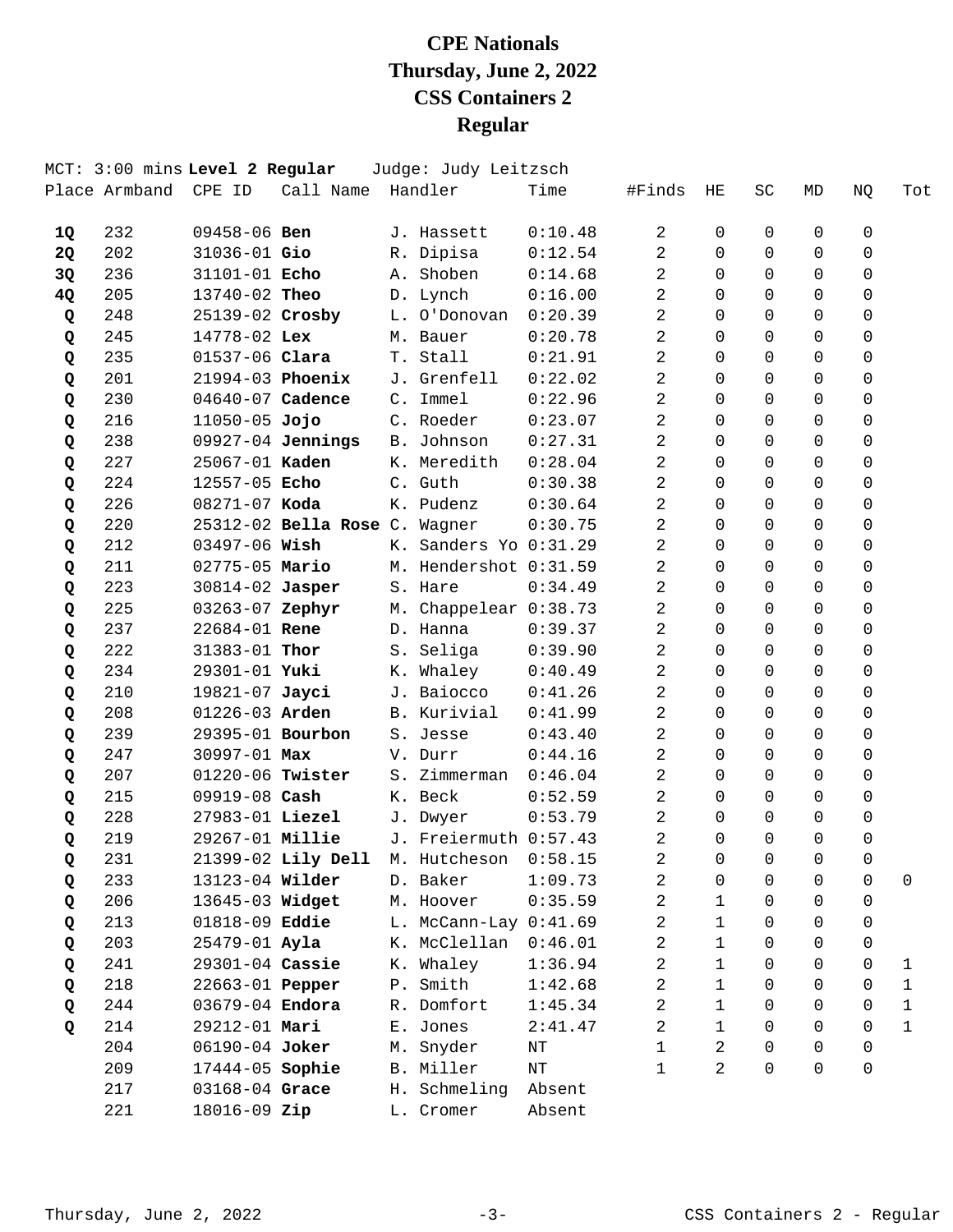| 229 | 27098-04 <b>Mulan</b>         | J. Beer     | NT |  | 1 2 0 0 0 |  |
|-----|-------------------------------|-------------|----|--|-----------|--|
| 242 | 29197-01 Crosley R. Hickey NT |             |    |  | 2 0 0 0   |  |
| 243 | 30852-01 <b>Otis</b>          | C. Fette NT |    |  | 1 2 0 0 0 |  |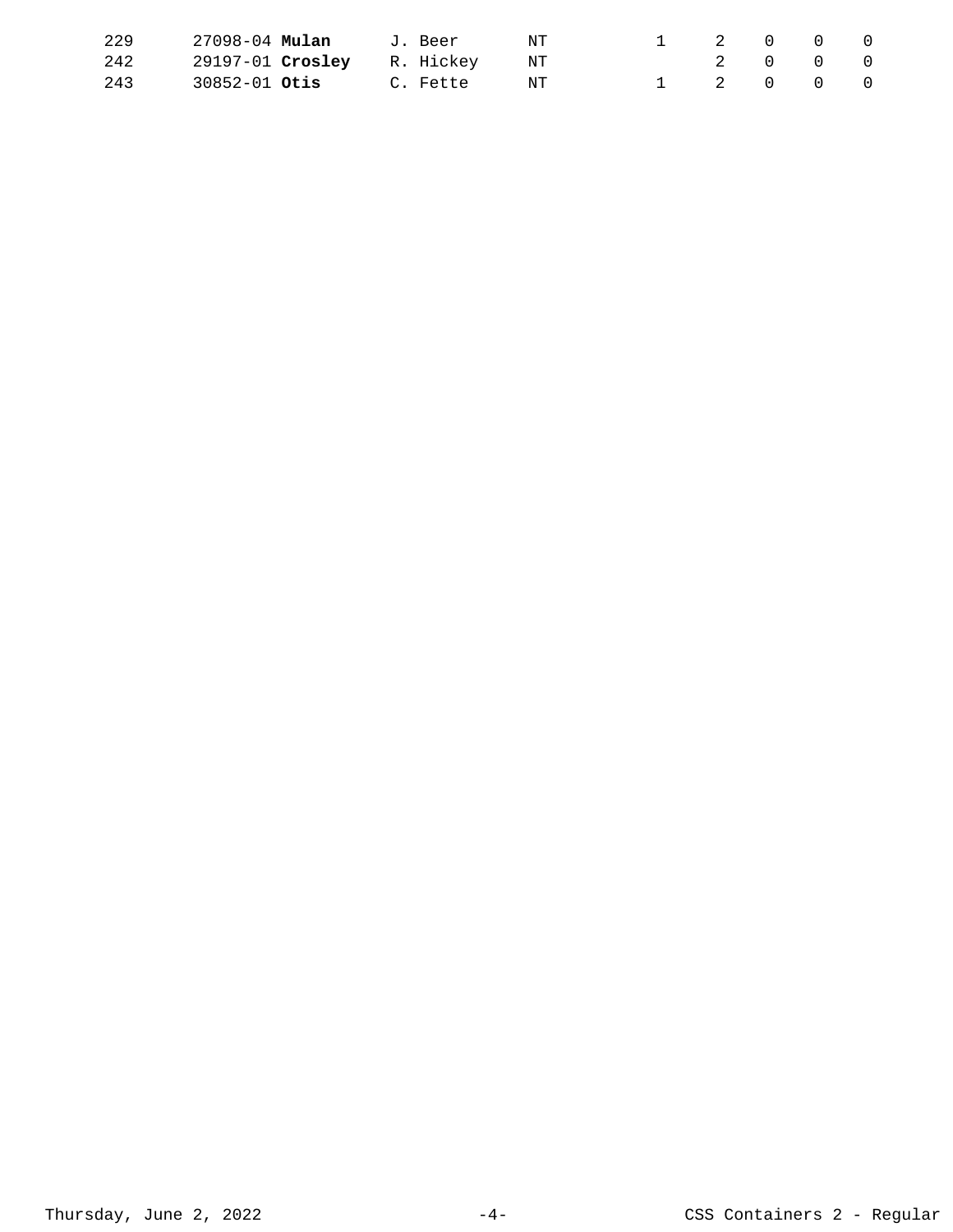|    |               | MCT: 4:00 mins Level 3 Regular |                    |            | Judge: Kim Malmer |         |        |          |          |          |             |             |
|----|---------------|--------------------------------|--------------------|------------|-------------------|---------|--------|----------|----------|----------|-------------|-------------|
|    | Place Armband | CPE ID                         | Call Name          |            | Handler           | Time    | #Finds | ΗE       | SC       | MD       | NQ          | Tot         |
| 1Q | 305           | 11050-04 Mickey                |                    |            | C. Roeder         | 0:13.87 | 3      | 0        | 0        | 0        | 0           |             |
| 2Q | 342           | 29246-01 Maya                  |                    |            | C. Wolf           | 0:23.87 | 3      | $\Omega$ | $\Omega$ | $\Omega$ | 0           |             |
| 3Q | 324           | 21522-02 Santino               |                    |            | S. Jensen         | 0:28.68 | 3      | 0        | $\Omega$ | $\Omega$ | $\mathbf 0$ |             |
| 4Q | 309           | 03169-05 Spencer               |                    |            | J. Wahlund        | 0:29.06 | 3      | $\Omega$ | $\Omega$ | $\Omega$ | $\mathbf 0$ |             |
| Q  | 330           | 09458-05 Daisy                 |                    |            | J. Hassett        | 0:32.37 | 3      | $\Omega$ | $\Omega$ | $\Omega$ | 0           |             |
| Q  | 313           |                                | 13051-08 Cherokee  | М.         | Godlevski         | 0:37.50 | 3      | $\Omega$ | $\Omega$ | $\Omega$ | $\Omega$    |             |
| Q  | 336           | 24479-03 Zari                  |                    |            | P. Eckstein       | 0:38.37 | 3      | 0        | $\Omega$ | $\Omega$ | $\mathbf 0$ |             |
| Q  | 335           | 28555-01 Noora                 |                    |            | C. Smart          | 0:39.93 | 3      | $\Omega$ | $\Omega$ | $\Omega$ | 0           |             |
| Q  | 314           | 12858-06 Tabitha               |                    |            | S. Bala           | 0:40.06 | 3      | $\Omega$ | $\Omega$ | $\Omega$ | 0           |             |
| Q  | 338           | 30833-01 Murphy                |                    |            | M. Arndt          | 0:44.12 | 3      | $\Omega$ | $\Omega$ | $\Omega$ | 0           |             |
| Q  | 307           | 24524-02 Viktor                |                    |            | T. Barney         | 0:45.43 | 3      | $\Omega$ | $\Omega$ | $\Omega$ | $\mathbf 0$ |             |
| Q  | 332           | 28724-01 Desi                  |                    |            | S. Tagget         | 0:45.56 | 3      | $\Omega$ | $\Omega$ | $\Omega$ | $\mathbf 0$ |             |
| Q  | 329           | 11748-05 Ava                   |                    | Α.         | Morden-Moo        | 0:46.12 | 3      | $\Omega$ | $\Omega$ | $\Omega$ | $\Omega$    |             |
| Q  | 318           | $07963 - 05$ Qila              |                    | <b>B</b> . | Menini            | 0:47.43 | 3      | $\Omega$ | $\Omega$ | $\Omega$ | $\Omega$    |             |
| Q  | 312           | 23418-02 Tango                 |                    |            | K. Majka          | 0:47.93 | 3      | $\Omega$ | $\Omega$ | $\Omega$ | $\mathbf 0$ |             |
| Q  | 303           | 08271-06 Toohey                |                    |            | K. Pudenz         | 0:50.68 | 3      | $\Omega$ | $\Omega$ | $\Omega$ | $\mathbf 0$ |             |
| Q  | 333           |                                | 13123-05 Lit'l Bit |            | D. Baker          | 0:50.93 | 3      | $\Omega$ | $\Omega$ | $\Omega$ | $\Omega$    |             |
| Q  | 327           | 18977-03 Pippin                |                    |            | R. Earle          | 0:54.87 | 3      | 0        | $\Omega$ | 0        | 0           |             |
| Q  | 321           | 05628-04 Rush                  |                    |            | P. Bowers         | 0:59.56 | 3      | $\Omega$ | $\Omega$ | $\Omega$ | $\mathbf 0$ |             |
| Q  | 325           | 27777-01 Fiona                 |                    |            | G. Hernandez      | 1:01.12 | 4      | $\Omega$ | $\Omega$ | $\Omega$ | $\Omega$    | 0           |
| Q  | 319           | 26319-01 Jasmine               |                    |            | P. Sager          | 1:02.18 | 3      | $\Omega$ | 0        | $\Omega$ | 0           | $\Omega$    |
| Q  | 340           | $21994 - 04$ Earl              |                    |            | J. Grenfell       | 1:03.70 | 3      | $\Omega$ | $\Omega$ | $\Omega$ | 0           | 0           |
| Q  | 337           | 13645-02 Dill                  |                    |            | M. Hoover         | 1:04.93 | 3      | $\Omega$ | $\Omega$ | $\Omega$ | $\Omega$    | $\Omega$    |
| Q  | 316           | 13800-05 Sage                  |                    |            | J. Strong         | 1:05.50 | 3      | 0        | $\Omega$ | $\Omega$ | 0           | $\mathbf 0$ |
| Q  | 328           | 29787-01 Storm                 |                    |            | R. Rubas          | 1:07.75 | 3      | $\Omega$ | $\Omega$ | $\Omega$ | $\Omega$    | 0           |
| Q  | 341           | $21074 - 05$ Ziva              |                    |            | S. Wise           | 1:08.50 | 3      | 0        | $\Omega$ | 0        | 0           | 0           |
| Q  | 301           | 07306-04 Cord                  |                    | S.         | Merschoff         | 1:21.81 | 3      | $\Omega$ | $\Omega$ | $\Omega$ | $\Omega$    | 0           |
| Q  | 320           | $09927-03$ Tia                 |                    |            | B. Johnson        | 1:25.75 | 3      | 0        | $\Omega$ | $\Omega$ | 0           | $\mathbf 0$ |
| Q  | 323           | 30580-02 Brody                 |                    |            | T. Allwein        | 1:27.12 | 3      | 0        | 0        | $\Omega$ | 0           | 0           |
| Q  | 402           | 07134-06 Jaguar                |                    |            | R. Wolters        | 1:31.81 | 3      | 0        | $\Omega$ | $\Omega$ | $\Omega$    | $\mathbf 0$ |
| Q  | 306           | 30814-03 Jax                   |                    |            | S. Hare           | 1:36.50 | 3      | 0        | 0        | 0        | 0           | 0           |
| Q  | 326           | 29278-01 Sasha                 |                    |            | K. Rieger         | 2:01.00 | 3      | 0        | 0        | 0        | 0           | 0           |
| Q  | 304           | 29358-01 Orion                 |                    |            | J. Watson         | 2:01.43 | 3      | 0        | $\Omega$ | 0        | 0           | 0           |
| Q  | 331           | 30836-01 Dax                   |                    |            | T. Anchondo       | 2:51.93 | 3      | 0        | 0        | 0        | 0           | $\Omega$    |
|    | 240           | 21106-01 Taylor                |                    |            | L. Bunch          | NΤ      | 2      | 0        | 1        | 0        | 0           |             |
|    | 302           | 23828-02 Bella                 |                    |            | J. Bruns          | ΝT      | 2      | 0        | $\Omega$ | 0        | 0           |             |
|    | 308           |                                | 27098-01 Pappy Boy |            | J. Beer           | ΝT      | 1      | 0        | $\Omega$ | 0        | 0           |             |
|    | 310           | 04601-03 Stash                 |                    |            | A. Fisher         | ΝT      | 1      | 0        | 0        | 0        | 0           |             |
|    | 311           | 07920-03 Bowie                 |                    |            | G. Bowling        | ΝT      | 2      | 0        | 0        | 0        | 0           |             |
|    | 315           | $16630 - 04$ Esme              |                    |            | M. Balent         | NΤ      | 2      | 0        | $\Omega$ | 0        | 0           |             |
|    | 317           |                                | 20207-01 Kayleigh  |            | M. Melis          | NΤ      | 2      | 0        | $\Omega$ | 0        | 0           |             |
|    | 322           |                                | 12941-02 Kai-Yay   |            | S. Middendorf NT  |         | 2      | 0        | $\Omega$ | 0        | 0           |             |
|    | 334           |                                | 30174-02 Pebbles   |            | L. Piascik        | ΝT      | 2      | 0        | 0        | 0        | 0           |             |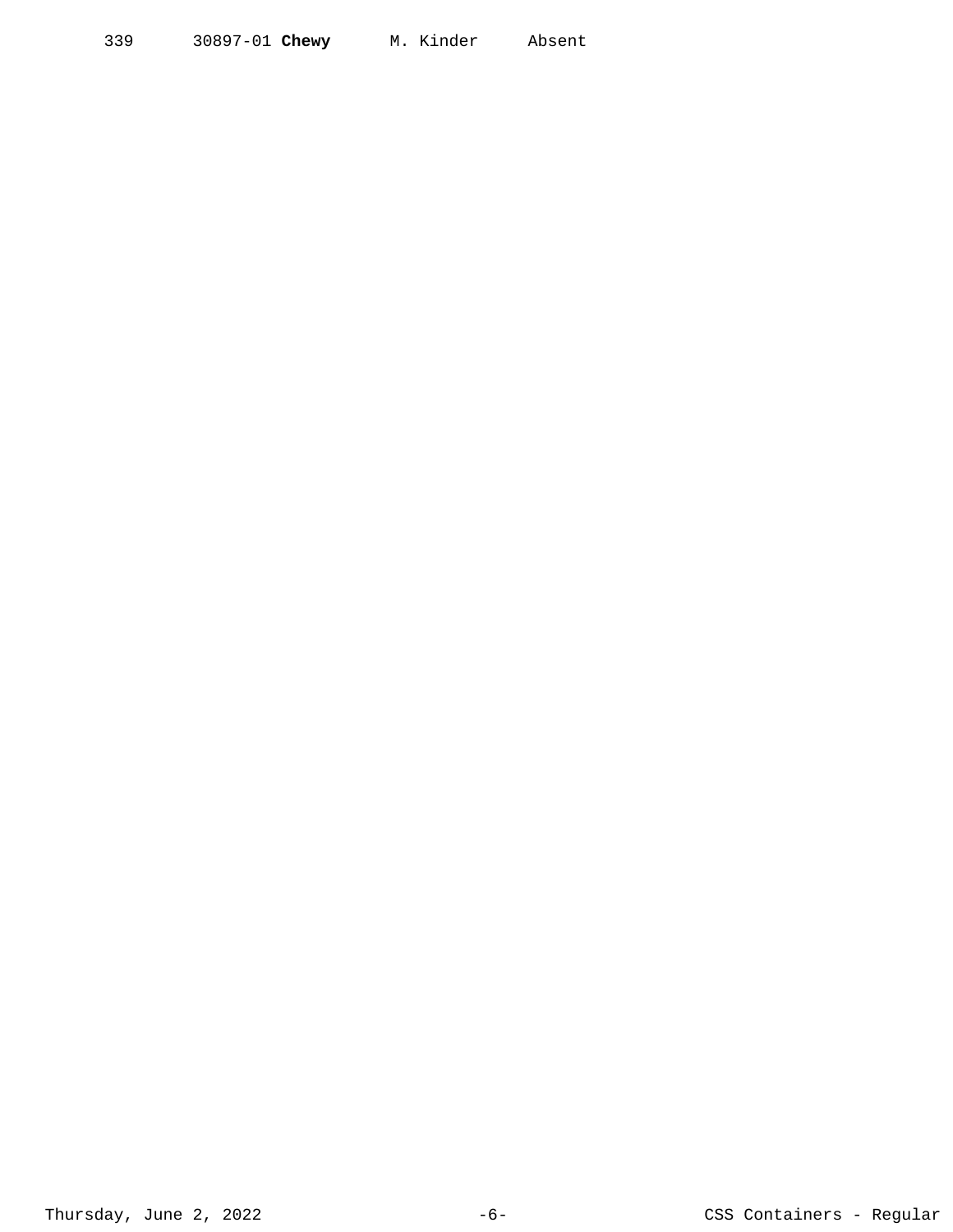|           | MCT: 4:00 mins Level 3 Regular |                       |                    |                | Judge: Judy Leitzsch  |         |              |              |          |          |             |             |
|-----------|--------------------------------|-----------------------|--------------------|----------------|-----------------------|---------|--------------|--------------|----------|----------|-------------|-------------|
|           | Place Armband                  | CPE ID                | Call Name          |                | Handler               | Time    | #Finds       | ΗE           | SC       | MD       | NQ          | Tot         |
| 1Q        | 328                            | 29787-01 Storm        |                    |                | R. Rubas              | 0:21.97 | 3            | 0            | 0        | 0        | 0           |             |
| <b>2Q</b> | 330                            | $09458 - 05$ Daisy    |                    |                | J. Hassett            | 0:24.69 | 3            | $\Omega$     | $\Omega$ | $\Omega$ | 0           |             |
| 3Q        | 320                            | $09927-03$ Tia        |                    |                | B. Johnson            | 0:25.73 | 3            | 0            | $\Omega$ | $\Omega$ | $\mathbf 0$ |             |
| 4Q        | 325                            | 27777-01 <b>Fiona</b> |                    |                | G. Hernandez          | 0:26.25 | 3            | $\Omega$     | $\Omega$ | $\Omega$ | 0           |             |
| Q         | 338                            | 30833-01 Murphy       |                    |                | M. Arndt              | 0:26.65 | 3            | $\Omega$     | $\Omega$ | $\Omega$ | 0           |             |
| Q         | 312                            | 23418-02 Tango        |                    |                | K. Majka              | 0:27.04 | 3            | $\Omega$     | $\Omega$ | $\Omega$ | $\Omega$    |             |
| Q         | 309                            | 03169-05 Spencer      |                    |                | J. Wahlund            | 0:27.61 | 3            | 0            | $\Omega$ | $\Omega$ | $\mathbf 0$ |             |
| Q         | 307                            | 24524-02 Viktor       |                    |                | T. Barney             | 0:28.38 | 3            | $\Omega$     | $\Omega$ | $\Omega$ | 0           |             |
| Q         | 337                            | 13645-02 Dill         |                    | М.             | Hoover                | 0:29.11 | 3            | $\Omega$     | $\Omega$ | $\Omega$ | 0           |             |
| Q         | 342                            | 29246-01 Maya         |                    |                | C. Wolf               | 0:29.17 | 3            | $\Omega$     | $\Omega$ | $\Omega$ | $\Omega$    |             |
| Q         | 332                            | 28724-01 Desi         |                    |                | S. Tagget             | 0:31.46 | 3            | $\Omega$     | $\Omega$ | $\Omega$ | 0           |             |
| Q         | 240                            | 21106-01 Taylor       |                    |                | L. Bunch              | 0:32.14 | 3            | $\Omega$     | $\Omega$ | $\Omega$ | $\mathbf 0$ |             |
| Q         | 313                            |                       | 13051-08 Cherokee  |                | M. Godlevski          | 0:32.23 | 3            | $\Omega$     | $\Omega$ | $\Omega$ | 0           |             |
| Q         | 316                            | 13800-05 Sage         |                    |                | J. Strong             | 0:35.68 | 3            | $\Omega$     | $\Omega$ | $\Omega$ | $\Omega$    |             |
| Q         | 402                            | 07134-06 Jaguar       |                    |                | R. Wolters            | 0:36.37 | 3            | $\Omega$     | $\Omega$ | $\Omega$ | $\mathbf 0$ |             |
| Q         | 336                            | 24479-03 Zari         |                    |                | P. Eckstein           | 0:37.62 | 3            | $\Omega$     | 0        | $\Omega$ | $\mathbf 0$ |             |
| Q         | 303                            | 08271-06 Toohey       |                    |                | K. Pudenz             | 0:38.44 | 3            | $\Omega$     | $\Omega$ | $\Omega$ | 0           |             |
| Q         | 319                            | 26319-01 Jasmine      |                    | $P$ .          | Sager                 | 0:38.56 | 3            | 0            | $\Omega$ | 0        | 0           |             |
| Q         | 329                            | 11748-05 Ava          |                    |                | A. Morden-Moo 0:39.20 |         | 3            | 0            | $\Omega$ | $\Omega$ | 0           |             |
| Q         | 322                            | 12941-02 Kai-Yay      |                    |                | S. Middendorf 0:39.75 |         | 3            | $\Omega$     | $\Omega$ | $\Omega$ | 0           |             |
| Q         | 314                            | 12858-06 Tabitha      |                    |                | S. Bala               | 0:41.10 | 3            | 0            | $\Omega$ | $\Omega$ | 0           |             |
| Q         | 341                            | $21074 - 05$ Ziva     |                    |                | S. Wise               | 0:42.48 | 3            | 0            | $\Omega$ | $\Omega$ | 0           |             |
| Q         | 301                            | 07306-04 Cord         |                    |                | S. Merschoff          | 0:44.04 | 3            | $\Omega$     | $\Omega$ | $\Omega$ | 0           |             |
| Q         | 310                            | 04601-03 Stash        |                    |                | A. Fisher             | 0:45.31 | 3            | 0            | 0        | $\Omega$ | 0           |             |
| Q         | 311                            | 07920-03 Bowie        |                    |                | G. Bowling            | 0:52.42 | 3            | $\Omega$     | $\Omega$ | $\Omega$ | 0           |             |
| Q         | 335                            | 28555-01 Noora        |                    | $\mathsf{C}$ . | Smart                 | 0:59.46 | 3            | 0            | 0        | 0        | 0           |             |
| Q         | 327                            | 18977-03 Pippin       |                    |                | R. Earle              | 0:59.49 | 3            | 0            | $\Omega$ | $\Omega$ | 0           |             |
| Q         | 333                            |                       | 13123-05 Lit'l Bit |                | D. Baker              | 1:01.24 | 3            | 0            | $\Omega$ | $\Omega$ | $\mathbf 0$ | 0           |
| Q         | 308                            |                       | 27098-01 Pappy Boy |                | J. Beer               | 1:06.19 | 3            | 0            | $\Omega$ | $\Omega$ | 0           | 0           |
| Q         | 302                            | 23828-02 Bella        |                    |                | J. Bruns              | 1:07.56 | 3            | 0            | $\Omega$ | 0        | 0           | $\mathbf 0$ |
| Q         | 340                            | 21994-04 Earl         |                    |                | J. Grenfell           | 1:18.12 | 3            | 0            | 0        | 0        | 0           | 0           |
| Q         | 317                            |                       | 20207-01 Kayleigh  |                | M. Melis              | 1:18.39 | 3            | 0            | 0        | 0        | 0           | 0           |
| Q         | 321                            | $05628 - 04$ Rush     |                    |                | P. Bowers             | 1:23.64 | 3            | 0            | 0        | $\Omega$ | 0           | 0           |
| Q         | 304                            | 29358-01 Orion        |                    |                | J. Watson             | 1:34.29 | 3            | 0            | 0        | 0        | 0           | $\Omega$    |
|           | 305                            | 11050-04 Mickey       |                    |                | C. Roeder             | NΤ      | 2            | 1            | 0        | 0        | 0           |             |
|           | 306                            | $30814 - 03$ Jax      |                    |                | S. Hare               | ΝT      | 1            | 1            | $\Omega$ | 0        | 0           |             |
|           | 315                            | $16630 - 04$ Esme     |                    |                | M. Balent             | ΝT      | $\mathbf 1$  | 1            | $\Omega$ | 0        | 0           |             |
|           | 318                            | $07963-05$ Qila       |                    |                | B. Menini             | ΝT      | 2            | 1            | 0        | 0        | 0           |             |
|           | 323                            | 30580-02 Brody        |                    |                | T. Allwein            |         | 0            | 1            | 0        | 0        | 0           |             |
|           |                                |                       |                    |                |                       | ΝT      |              | $\mathbf{1}$ | $\Omega$ | 0        |             |             |
|           | 324                            | 21522-02 Santino      |                    |                | S. Jensen             | NΤ      | 2            |              |          |          | 0           |             |
|           | 326                            | 29278-01 Sasha        |                    |                | K. Rieger             | ΝT      | 2            | 1            | 0        | 0        | 0           |             |
|           | 331                            | 30836-01 Dax          |                    |                | T. Anchondo           | ΝT      | $\mathbf{1}$ | $\mathbf{1}$ | 0        | 0        | 0           |             |
|           | 334                            |                       | 30174-02 Pebbles   |                | L. Piascik            | ΝT      | 2            | 1            | 0        | 0        | 0           |             |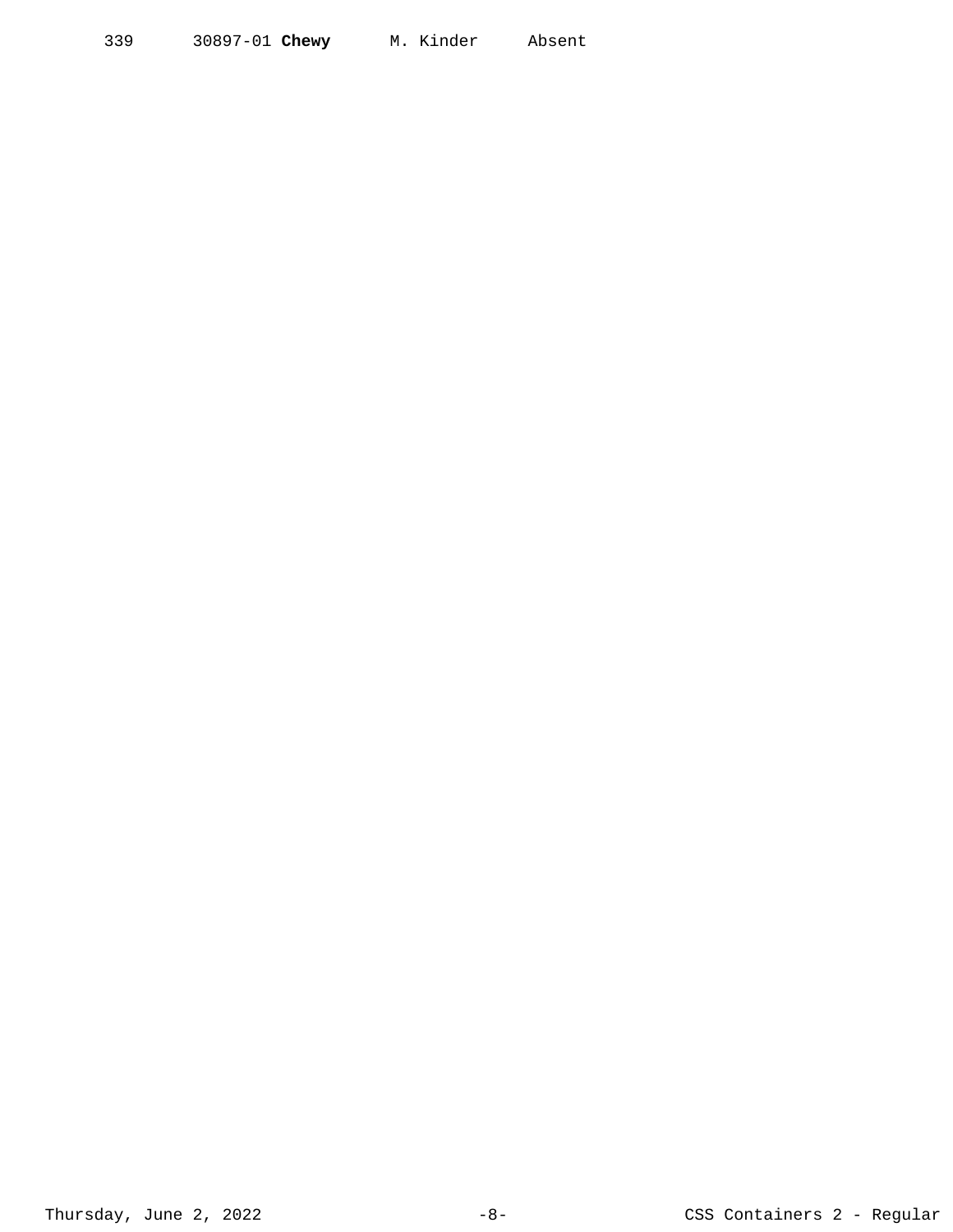|    | Place Armband | MCT: 4:00 mins Level 5 Regular<br>CPE ID | Call Name |    | Judge: Kim Malmer<br>Handler | Time      | #Finds | ΗE       | <b>SC</b> | MD          | NQ          | Tot      |
|----|---------------|------------------------------------------|-----------|----|------------------------------|-----------|--------|----------|-----------|-------------|-------------|----------|
| 1Q | 423           | 31287-01 Atlas                           |           |    | E. Wagner                    | 0:30.37   | 4      | 0        | 0         | 0           | 0           |          |
| 2Q | 405           | 25473-01 Midas                           |           |    | B. Dougert                   | 0:38.99   | 4      | $\Omega$ | $\Omega$  | $\Omega$    | 0           |          |
| 3Q | 404           | 12180-03 Rue                             |           |    | L. Witucki                   | 0:40.93   | 4      | $\Omega$ | $\Omega$  | $\mathbf 0$ | $\mathbf 0$ |          |
| 4Q | 406           | 03169-04 Banner                          |           |    | J. Wahlund                   | 0:41.62   | 4      | $\Omega$ | 0         | $\Omega$    | $\mathbf 0$ |          |
| Q  | 419           | 29258-02 Zippity                         |           |    | S. Schindelho                | 0:41.82   | 4      | $\Omega$ | $\Omega$  | $\Omega$    | $\Omega$    |          |
| Q  | 426           | $29264 - 01$ Earl                        |           |    | D. Grodin                    | 0:49.25   | 4      | $\Omega$ | $\Omega$  | $\Omega$    | $\Omega$    |          |
| Q  | 413           | $25454 - 01$ Kona                        |           |    | S. McKinley                  | 0:51.56   | 4      | $\Omega$ | $\Omega$  | $\Omega$    | 0           |          |
| Q  | 428           | 24524-04 Quincy                          |           |    | T. Barney                    | 0:52.56   | 4      | $\Omega$ | 0         | $\Omega$    | $\mathbf 0$ |          |
| Q  | 437           | $04601 - 04$ Buzz                        |           |    | A. Fisher                    | 0:57.18   | 4      | 0        | $\Omega$  | $\Omega$    | 0           |          |
| Q  | 421           | 27984-02 Gary                            |           |    | T. Pruitt                    | 0:59.62   | 4      | $\Omega$ | 0         | $\Omega$    | 0           |          |
| Q  | 435           | 30579-01 Lily                            |           |    | J. Cope                      | 1:07.31   | 4      | $\Omega$ | $\Omega$  | $\Omega$    | $\Omega$    | 0        |
| Q  | 401           | 29092-02 Promise                         |           |    | S. Elliott                   | 1:07.62   | 4      | $\Omega$ | $\Omega$  | $\Omega$    | $\Omega$    | 0        |
| Q  | 407           | 19640-03 Kayza                           |           |    | K. Paulsen                   | 1:08.93   | 4      | $\Omega$ | $\Omega$  | $\Omega$    | $\Omega$    | $\Omega$ |
| Q  | 436           | $03375 - 02$ Reba                        |           |    | <b>B.</b> Bumcrots           | 1:11.18   | 4      | $\Omega$ | 0         | $\Omega$    | $\Omega$    | 0        |
| Q  | 420           | 30890-01 Murfee                          |           |    | S. Carpenter                 | 1:15.06   | 4      | $\Omega$ | $\Omega$  | $\Omega$    | $\Omega$    | 0        |
| Q  | 403           | 30814-01 Tristan                         |           |    | S. Hare                      | 1:18.18   | 4      | $\Omega$ | $\Omega$  | $\Omega$    | $\Omega$    | 0        |
| Q  | 408           | 03938-03 Dottie                          |           |    | H. Nagel                     | 1:23.43   | 4      | 0        | 0         | $\Omega$    | $\Omega$    | 0        |
| Q  | 422           | 09919-04 Roxie                           |           | К. | Beck                         | 1:28.06   | 4      | $\Omega$ | 0         | $\Omega$    | $\Omega$    | 0        |
| Q  | 416           | 18977-02 Cassie                          |           | R. | Earle                        | 1:28.75   | 4      | $\Omega$ | 0         | $\Omega$    | $\Omega$    | 0        |
| Q  | 424           | 01226-04 Squall                          |           |    | B. Kurivial                  | 1:49.25   | 4      | $\Omega$ | $\Omega$  | $\Omega$    | $\Omega$    | 0        |
| Q  | 411           | 29114-01 Reeta                           |           | S. | Stephenson 1:49.41           |           | 4      | 0        | 0         | $\Omega$    | 0           | $\Omega$ |
| Q  | 410           | 30580-01 Kaslo                           |           | Т. | Allwein                      | 2:53.81   | 4      | $\Omega$ | 0         | $\Omega$    | $\Omega$    | $\Omega$ |
|    | 414           | 05170-02 Dixie                           |           | G. | Ingram                       | NT        | 3      | $\Omega$ | 0         | $\Omega$    | $\Omega$    |          |
|    | 417           | 31856-01 Kaiser                          |           |    | J. Jurgens                   | NT        | 2      | 1        | $\Omega$  | $\mathbf 0$ | 0           |          |
|    | 418           | 25247-02 Dawson                          |           |    | K. Rueschhoff NT             |           | 3      | $\Omega$ | 0         | $\Omega$    | 0           |          |
|    | 425           | 19821-05 Henna                           |           |    | J. Baiocco                   | NT        | 2      | 1        | 0         | $\Omega$    | 0           |          |
|    | 429           | 13307-03 Jake                            |           | R. | Mecklenbur NT                |           | 3      | $\Omega$ | $\Omega$  | $\Omega$    | 0           |          |
|    | 431           | 25139-01 Marco                           |           |    | L. O'Donovan                 | NΤ        |        | 1        | 0         | $\mathbf 0$ | $\mathbf 0$ |          |
|    | 432           | 06108-04 Frankie                         |           |    | W. Henes                     | NT        | 0      | $\Omega$ | 0         | $\mathbf 0$ | 0           |          |
|    | 433           | 12926-05 Sierra                          |           |    | T. Haarsma                   | NΤ        | 3      | $\Omega$ | 0         | $\Omega$    | 0           |          |
|    | 434           | 30174-01 Diesel                          |           |    | L. Piascik                   | Absent    |        |          |           |             |             |          |
|    | 510           | 21855-05 Player                          |           |    | C. Zydek                     | NΤ        | 3      | 0        | 0         | 0           | 0           |          |
|    | 409           | 06226-05 Romeo                           |           |    | J. Gerdes                    | ΝT        | 2      | 1        | 0         | 0           | 0           |          |
|    | 412           | 30968-01 Puffin                          |           |    | K. Schmidt                   | $\rm{NT}$ | 3      | $\Omega$ | 0         | $\Omega$    | 0           |          |
|    | 415           | 29678-03 Han                             |           |    | J. Stander                   | ΝT        | 3      | 0        | 0         | 0           | 0           |          |
|    | 427           | 31319-01 Lark                            |           |    | A. Rice                      | $\rm{NT}$ | 3      | 0        | 0         | $\Omega$    | $\mathbf 0$ |          |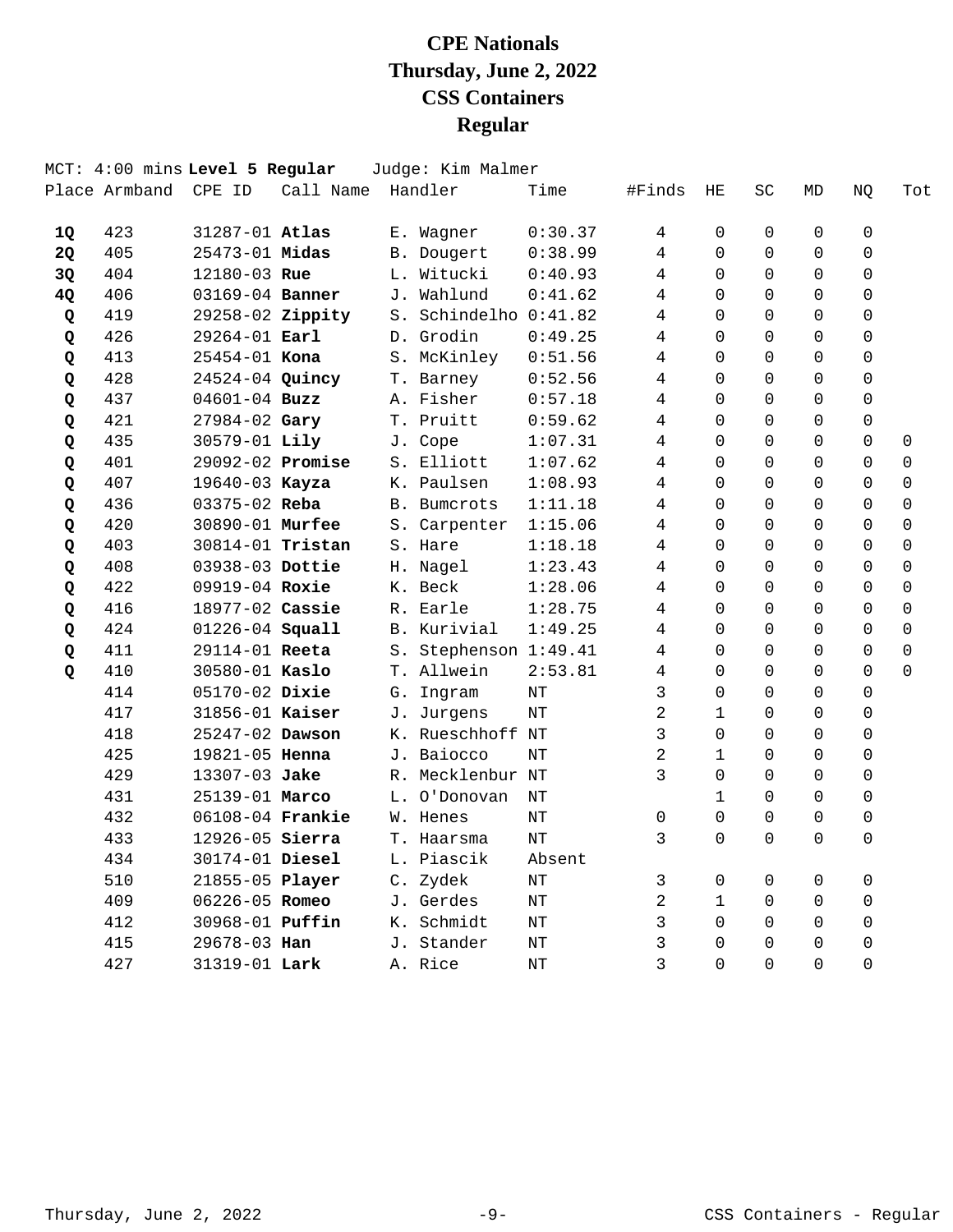|           | Place Armband | MCT: 4:00 mins Level 5 Regular<br>CPE ID | Call Name |    | Judge: Judy Leitzsch<br>Handler | Time      | #Finds         | HE          | SC          | MD       | ΝQ          | Tot            |
|-----------|---------------|------------------------------------------|-----------|----|---------------------------------|-----------|----------------|-------------|-------------|----------|-------------|----------------|
| 1Q        | 423           | 31287-01 Atlas                           |           |    | E. Wagner                       | 0:25.81   | 4              | 0           | 0           | 0        | 0           |                |
| <b>2Q</b> | 406           | 03169-04 Banner                          |           |    | J. Wahlund                      | 0:32.29   | 4              | $\Omega$    | $\Omega$    | $\Omega$ | $\Omega$    |                |
| 3Q        | 419           | 29258-02 Zippity                         |           |    | S. Schindelho 0:34.88           |           | 4              | $\Omega$    | $\Omega$    | 0        | $\mathbf 0$ |                |
| 4Q        | 437           | $04601 - 04$ Buzz                        |           |    | A. Fisher                       | 0:37.64   | 4              | $\Omega$    | $\Omega$    | $\Omega$ | $\Omega$    |                |
| Q         | 403           | 30814-01 Tristan                         |           |    | S. Hare                         | 0:43.30   | 4              | $\Omega$    | $\Omega$    | $\Omega$ | $\Omega$    |                |
| Q         | 413           | $25454 - 01$ Kona                        |           |    | S. McKinley                     | 0:45.44   | 4              | $\Omega$    | $\Omega$    | $\Omega$ | $\Omega$    |                |
| Q         | 425           | 19821-05 Henna                           |           |    | J. Baiocco                      | 0:45.87   | 4              | $\Omega$    | $\Omega$    | $\Omega$ | $\mathbf 0$ |                |
| Q         | 401           | 29092-02 Promise                         |           |    | S. Elliott                      | 0:47.48   | 4              | $\Omega$    | $\Omega$    | $\Omega$ | $\mathbf 0$ |                |
| Q         | 405           | 25473-01 Midas                           |           |    | B. Dougert                      | 0:48.64   | 4              | $\Omega$    | $\Omega$    | $\Omega$ | $\Omega$    |                |
| Q         | 408           | 03938-03 Dottie                          |           |    | H. Nagel                        | 0:53.59   | 4              | $\Omega$    | $\Omega$    | $\Omega$ | $\Omega$    |                |
| Q         | 432           | 06108-04 Frankie                         |           |    | W. Henes                        | 0:54.17   | 4              | $\Omega$    | $\Omega$    | $\Omega$ | $\mathbf 0$ |                |
| Q         | 412           | 30968-01 <b>Puffin</b>                   |           |    | K. Schmidt                      | 0:56.34   | $\overline{4}$ | $\Omega$    | $\Omega$    | $\Omega$ | $\Omega$    |                |
| Q         | 429           | 13307-03 Jake                            |           |    | R. Mecklenbur 0:58.43           |           | 4              | $\Omega$    | $\Omega$    | $\Omega$ | $\mathbf 0$ |                |
| Q         | 416           | 18977-02 Cassie                          |           |    | R. Earle                        | 1:01.99   | 4              | $\Omega$    | $\Omega$    | $\Omega$ | $\Omega$    | 0              |
| Q         | 404           | 12180-03 Rue                             |           |    | L. Witucki                      | 1:02.23   | 4              | $\Omega$    | $\Omega$    | $\Omega$ | $\Omega$    | $\overline{0}$ |
| Q         | 424           | 01226-04 Squall                          |           |    | B. Kurivial                     | 1:03.33   | 4              | $\Omega$    | $\Omega$    | $\Omega$ | $\Omega$    | $\mathbf 0$    |
| Q         | 427           | 31319-01 Lark                            |           |    | A. Rice                         | 1:04.23   | 4              | $\Omega$    | $\Omega$    | $\Omega$ | $\Omega$    | $\Omega$       |
| Q         | 411           | 29114-01 Reeta                           |           |    | S. Stephenson 1:04.52           |           | 4              | 0           | $\Omega$    | 0        | 0           | 0              |
| Q         | 417           | 31856-01 Kaiser                          |           |    | J. Jurgens                      | 1:11.23   | 4              | $\Omega$    | $\Omega$    | $\Omega$ | $\Omega$    | $\Omega$       |
| Q         | 421           | 27984-02 Gary                            |           |    | T. Pruitt                       | 1:12.52   | 4              | $\Omega$    | $\Omega$    | $\Omega$ | $\Omega$    | $\mathbf 0$    |
| Q         | 422           | 09919-04 Roxie                           |           |    | K. Beck                         | 1:25.81   | 4              | $\Omega$    | $\Omega$    | $\Omega$ | $\Omega$    | $\Omega$       |
| Q         | 407           | 19640-03 Kayza                           |           |    | K. Paulsen                      | 1:28.64   | 4              | $\Omega$    | $\Omega$    | $\Omega$ | 0           | 0              |
| Q         | 428           | 24524-04 Quincy                          |           |    | T. Barney                       | 1:29.01   | 4              | $\Omega$    | $\Omega$    | $\Omega$ | $\Omega$    | $\Omega$       |
| Q         | 435           | 30579-01 Lily                            |           |    | J. Cope                         | 1:29.50   | 4              | 0           | $\Omega$    | $\Omega$ | $\Omega$    | $\mathbf 0$    |
| Q         | 414           | 05170-02 Dixie                           |           | G. | Ingram                          | 1:29.92   | 4              | $\Omega$    | $\Omega$    | $\Omega$ | $\Omega$    | 0              |
| Q         | 510           | 21855-05 Player                          |           |    | C. Zydek                        | 1:30.44   | 4              | $\Omega$    | $\Omega$    | 0        | $\Omega$    | 0              |
| Q         | 433           | 12926-05 Sierra                          |           |    | T. Haarsma                      | 1:31.48   | 4              | $\Omega$    | $\Omega$    | $\Omega$ | $\Omega$    | 0              |
| Q         | 436           | 03375-02 Reba                            |           |    | B. Bumcrots                     | 1:32.59   | 4              | 0           | $\Omega$    | $\Omega$ | $\Omega$    | $\mathbf 0$    |
| Q         | 426           | 29264-01 Earl                            |           |    | D. Grodin                       | 1:36.43   | 4              | $\Omega$    | $\Omega$    | $\Omega$ | 0           | 0              |
| Q         | 410           | 30580-01 Kaslo                           |           |    | T. Allwein                      | 1:51.02   | 4              | $\Omega$    | $\Omega$    | $\Omega$ | $\Omega$    | $\mathbf 0$    |
| Q         | 418           | 25247-02 Dawson                          |           |    | K. Rueschhoff 1:52.65           |           | 4              | 0           | 0           | 0        | 0           | 0              |
|           | 420           | 30890-01 Murfee                          |           |    | S. Carpenter                    | NΤ        | 2              | 1           | 0           | 0        | 0           |                |
|           | 431           | 25139-01 Marco                           |           |    | L. O'Donovan                    | ΝT        |                | 1           | $\Omega$    | $\Omega$ | 0           |                |
|           | 434           | 30174-01 Diesel                          |           |    | L. Piascik                      | Absent    |                |             |             |          |             |                |
|           | 409           | 06226-05 Romeo                           |           |    | J. Gerdes                       | $\rm{NT}$ | 3              | 1           | 0           | 0        | 0           |                |
|           | 415           | 29678-03 Han                             |           |    | J. Stander                      | ΝT        | 3              | $\mathbf 1$ | $\mathbf 0$ | 0        | $\mathbf 0$ |                |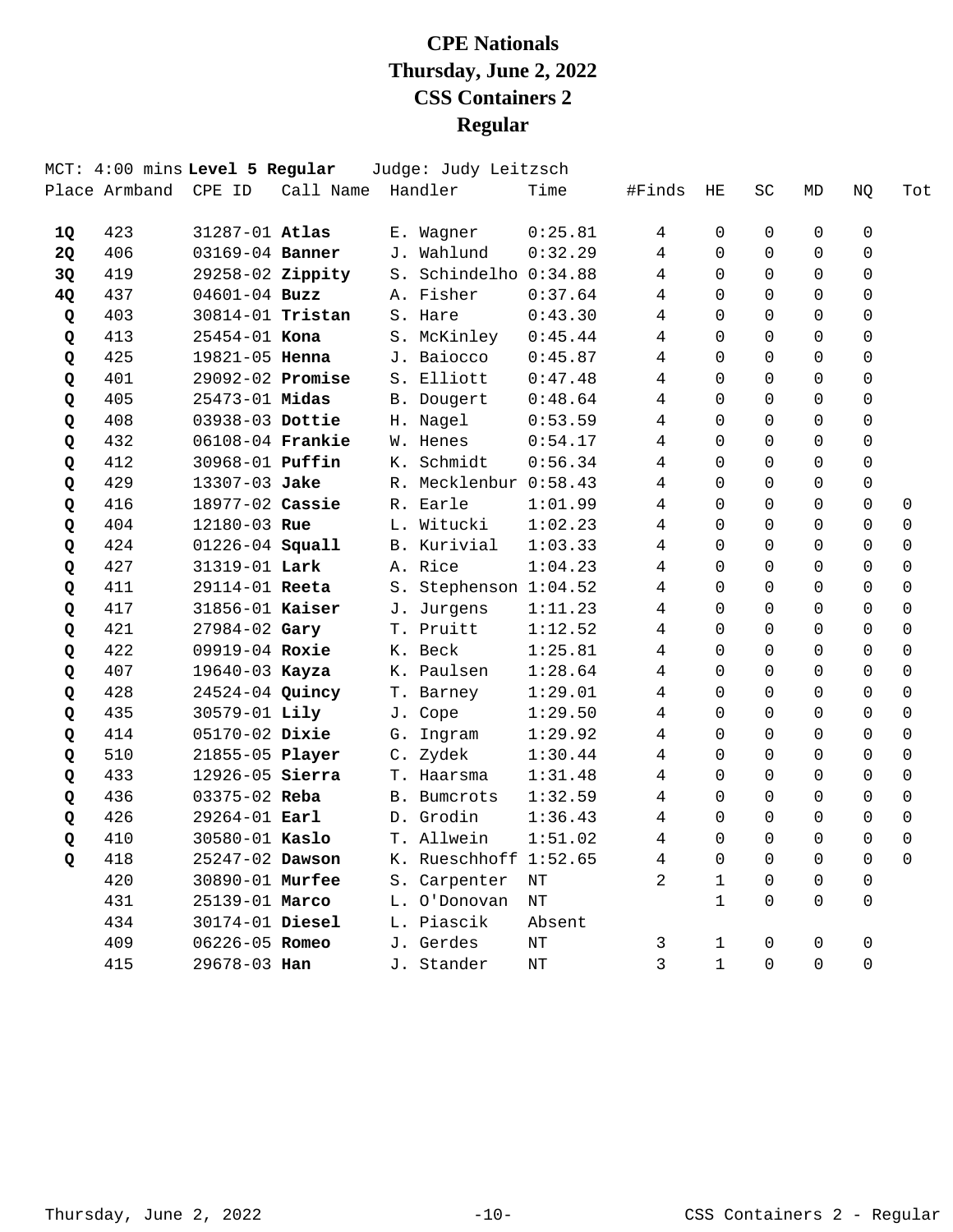|           | MCT: 6:00 mins Level C Regular |                         |                    | Judge: Kim Malmer       |         |        |          |           |          |             |          |
|-----------|--------------------------------|-------------------------|--------------------|-------------------------|---------|--------|----------|-----------|----------|-------------|----------|
|           | Place Armband                  | CPE ID                  | Call Name          | Handler                 | Time    | #Finds | HE       | <b>SC</b> | MD       | ΝQ          | Tot      |
| 10.       | 513                            |                         | $29258-01$ Paislee | S. Schindelho 0:41.68   |         | 3      | $\Omega$ | 0         | 0        | $\mathbf 0$ |          |
| <b>2Q</b> | 504                            | 25247-01 Addi           |                    | K. Rueschhoff 0:55.81   |         |        | $\Omega$ | $\Omega$  | 0        | $\Omega$    |          |
| 3Q        | 511                            |                         | 30824-01 Hennessey | J. Helm                 | 1:02.43 | 3      | $\Omega$ | 0         | $\Omega$ | $\Omega$    | $\Omega$ |
| 4Q        | 502                            | $19284 - 02$ Nova       |                    | C. Copenhagen $1:09.18$ |         | 3      | $\Omega$ | $\Omega$  | 0        | $\Omega$    | $\Omega$ |
| Q         | 505                            | $22408 - 02$ Fergus     |                    | S. Reindl               | 1:11.00 | 3      | $\Omega$ | 0         | $\Omega$ | $\Omega$    | $\Omega$ |
| Q         | 516                            | $24479-02$ Chelsie      |                    | P. Eckstein             | 1:11.50 | 3      | $\Omega$ | $\Omega$  | 0        | 0           | 0        |
| Q         | 501                            | 19164-02 Grace          |                    | C. Herweyer             | 1:24.93 | 3      | $\Omega$ | $\Omega$  | $\Omega$ | $\Omega$    | $\Omega$ |
| Q         | 512                            | $24012 - 01$ Oscar      |                    | E. Moon                 | 1:28.12 | 3      | $\Omega$ | $\Omega$  | $\Omega$ | $\Omega$    | $\Omega$ |
| Q         | 509                            | $22663 - 03$ Eli        |                    | P. Smith                | 2:13.00 | 3      | $\Omega$ | $\Omega$  | $\Omega$ | $\Omega$    | $\Omega$ |
| Q         | 246                            | 28617-02 Verena         |                    | L. Meleski              | 2:21.50 | 3      | $\Omega$ | 0         | 0        | $\Omega$    | $\Omega$ |
| Q         | 517                            | $05000 - 02$ Glory      |                    | C. Jacobs               | 2:34.37 | 3      | $\Omega$ | $\Omega$  | 0        | 0           | $\Omega$ |
|           | 249                            | $07638 - 06$ Maxx       |                    | J. Kowarsch             | ΝT      | 2      | $\Omega$ | 0         | 0        | 0           |          |
|           | 503                            | $19640 - 01$ Keo        |                    | K. Paulsen              | NΤ      | 2      | $\Omega$ | 0         | 0        | $\Omega$    |          |
|           | 506                            | 29092-01 <b>Tempo</b>   |                    | S. Elliott              | ΝT      | 2.     | 2.       | 0         | $\Omega$ | 0           |          |
|           | 507                            | 30911-01 <b>Finnick</b> |                    | B. Moon                 | ΝT      | 2      | $\Omega$ | 0         | 0        | 0           |          |
|           | 508                            |                         | 18300-02 Maverick  | J. Meyer                | ΝT      | 2      | $\Omega$ | 0         | 0        | 0           |          |
|           | 514                            | $19595-03$ Liadrin      |                    | M. Engemann             | ΝT      | 2      | $\Omega$ | $\Omega$  | 0        | 0           |          |
|           | 515                            | $06226 - 06$ Jipsi      |                    | J. Gerdes               | NΤ      |        |          | 0         | 0        | $\Omega$    |          |
|           |                                |                         |                    |                         |         |        |          |           |          |             |          |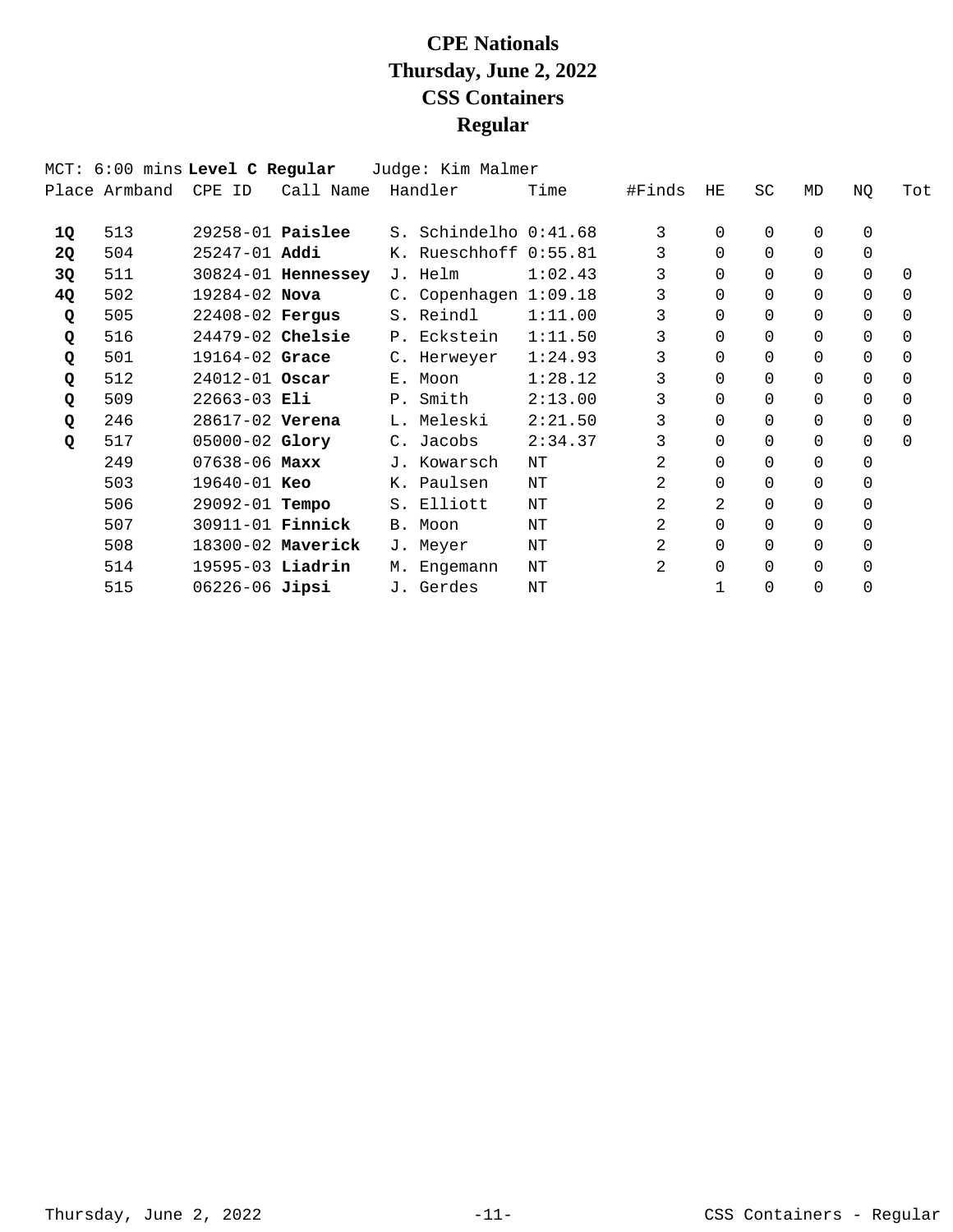|    | MCT: 6:00 mins Level C Regular |                         |                    | Judge: Judy Leitzsch    |         |        |              |           |          |          |          |
|----|--------------------------------|-------------------------|--------------------|-------------------------|---------|--------|--------------|-----------|----------|----------|----------|
|    | Place Armband                  | CPE ID                  | Call Name          | Handler                 | Time    | #Finds | HE           | <b>SC</b> | MD       | NQ       | Tot      |
| 10 | 249                            | $07638 - 06$ Maxx       |                    | J. Kowarsch             | 1:02.88 | 4      | $\Omega$     | $\Omega$  | 0        | 0        | $\Omega$ |
| 2Q | 516                            | $24479-02$ Chelsie      |                    | P. Eckstein             | 1:06.27 | 4      | $\Omega$     | 0         | $\Omega$ | 0        | 0        |
| 3Q | 502                            | 19284-02 Nova           |                    | C. Copenhagen $1:06.49$ |         | 4      | $\Omega$     | 0         | $\Omega$ | 0        | $\Omega$ |
| 4Q | 506                            | 29092-01 <b>Tempo</b>   |                    | S. Elliott              | 1:07.48 | 4      | $\Omega$     | 0         | 0        | $\Omega$ | $\Omega$ |
| Q  | 505                            | 22408-02 Fergus         |                    | S. Reindl               | 1:27.18 | 4      | $\Omega$     | 0         | $\Omega$ | $\Omega$ | $\Omega$ |
| Q  | 508                            |                         | 18300-02 Maverick  | J. Meyer                | 1:28.82 | 4      | $\Omega$     | 0         | 0        | 0        | 0        |
| Q  | 246                            | 28617-02 Verena         |                    | L. Meleski              | 1:35.38 | 4      | $\Omega$     | 0         | 0        | $\Omega$ | $\Omega$ |
| Q  | 509                            | $22663 - 03$ Eli        |                    | P. Smith                | 2:38.59 | 4      | $\Omega$     | 0         | 0        | $\Omega$ | $\Omega$ |
|    | 501                            | $19164 - 02$ Grace      |                    | C. Herweyer             | NΤ      |        |              | 0         | 0        | $\Omega$ |          |
|    | 503                            | $19640 - 01$ Keo        |                    | K. Paulsen              | NΤ      | 3      |              | 0         | 0        | $\Omega$ |          |
|    | 504                            | $25247 - 01$ Addi       |                    | K. Rueschhoff           | NΤ      | 3      | $\mathbf{1}$ | 0         | 0        | 0        |          |
|    | 507                            | 30911-01 <b>Finnick</b> |                    | B. Moon                 | NΤ      |        |              | 0         | 0        | 0        |          |
|    | 511                            |                         | 30824-01 Hennessey | J. Helm                 | ΝT      | 3      | $\mathbf{1}$ | 0         | 0        | $\Omega$ |          |
|    | 512                            | $24012 - 01$ Oscar      |                    | E. Moon                 | NΤ      |        |              | 0         | 0        | 0        |          |
|    | 513                            | $29258-01$ Paislee      |                    | S. Schindelho           | ΝT      | 3      |              | 0         | 0        | $\Omega$ |          |
|    | 514                            | 19595-03 Liadrin        |                    | M. Engemann             | ΝT      |        | $\mathbf 1$  | 0         | 0        | $\Omega$ |          |
|    | 517                            | 05000-02 Glory          |                    | C. Jacobs               | NΤ      | 3      |              | 0         | 0        | 0        |          |
|    | 515                            | $06226 - 06$ Jipsi      |                    | J. Gerdes               | NΤ      |        | $\Omega$     | 0         | 0        | $\Omega$ |          |
|    |                                |                         |                    |                         |         |        |              |           |          |          |          |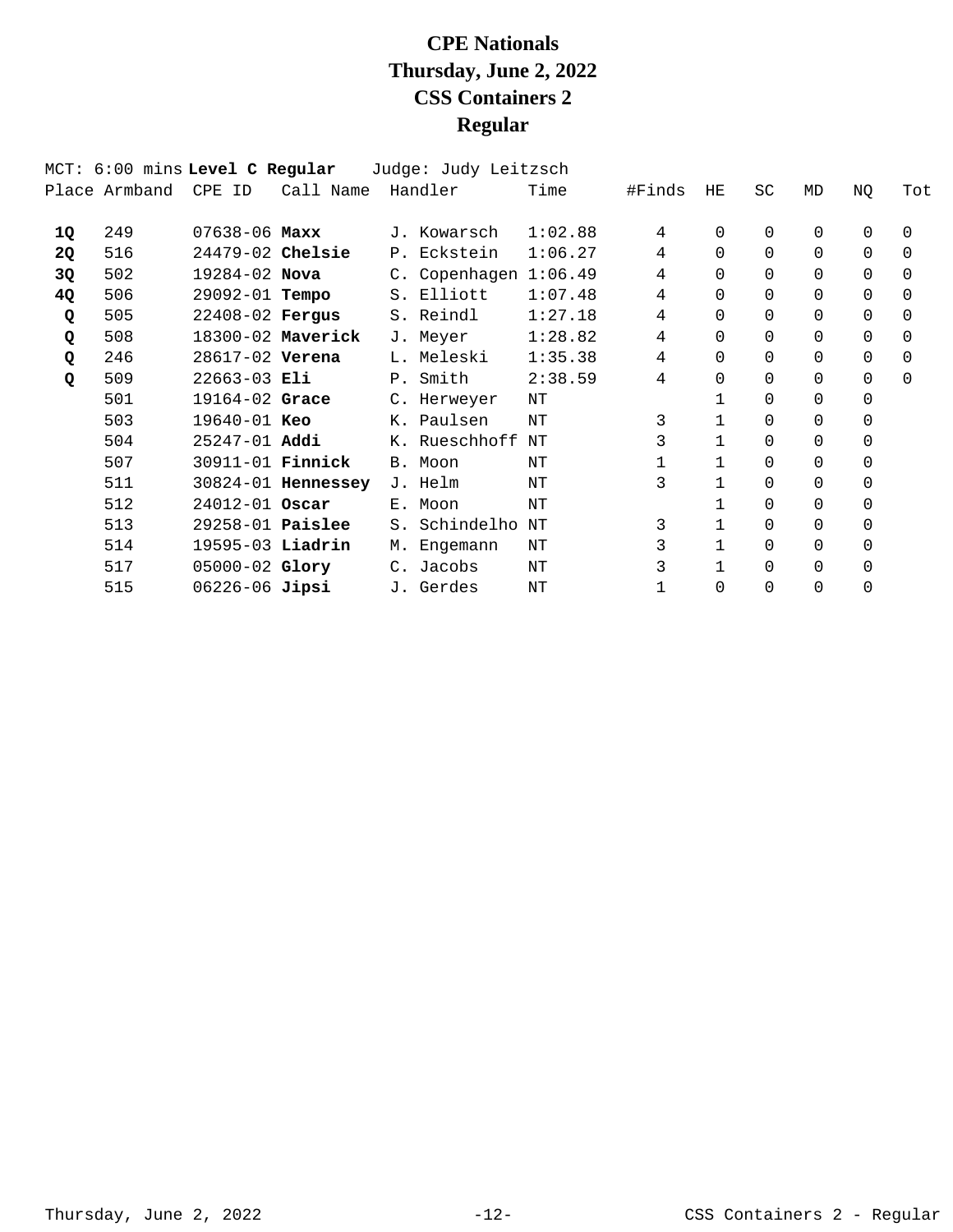|           |                      | MCT: 3:00 mins Level 2 Regular |                               | Judge: Edith Markoff      |           |                |                |                |                     |             |                |
|-----------|----------------------|--------------------------------|-------------------------------|---------------------------|-----------|----------------|----------------|----------------|---------------------|-------------|----------------|
|           | Place Armband CPE ID |                                | Call Name Handler             |                           | Time      | #Finds         | HE             | <b>SC</b>      | MD                  | NQ          | Tot            |
| 1Q        | 202                  | $31036 - 01$ Gio               |                               | R. Dipisa                 | 0:17.37   | 2              | 0              | 0              | $\Omega$            | 0           |                |
| <b>2Q</b> | 205                  | 13740-02 Theo                  |                               | D. Lynch                  | 0:20.20   | 2              | $\Omega$       | $\Omega$       | $\Omega$            | $\Omega$    |                |
| 3Q        | 212                  | 03497-06 Wish                  |                               | K. Sanders Yo 0:30.12     |           | 2              | $\Omega$       | $\Omega$       | $\Omega$            | $\Omega$    |                |
| 4Q        | 225                  | 03263-07 Zephyr                |                               | M. Chappelear 0:31.88     |           | 2              | $\Omega$       | $\Omega$       | $\Omega$            | $\mathbf 0$ |                |
| Q         | 209                  | 17444-05 Sophie                |                               | B. Miller                 | 0:32.10   | $\overline{a}$ | $\Omega$       | $\Omega$       | $\Omega$            | $\mathbf 0$ |                |
| Q         | 230                  | 04640-07 Cadence               |                               | C. Immel                  | 0:32.72   | 2              | $\Omega$       | 0              | $\Omega$            | $\mathbf 0$ |                |
| Q         | 245                  | 14778-02 Lex                   |                               | M. Bauer                  | 0:37.50   | 2              | $\Omega$       | $\Omega$       | $\Omega$            | $\Omega$    |                |
| Q         | 236                  | 31101-01 Echo                  |                               | A. Shoben                 | 0:47.34   | $\overline{2}$ | $\Omega$       | $\Omega$       | $\mathbf 0$         | $\mathbf 0$ |                |
| Q         | 244                  | 03679-04 Endora                |                               | R. Domfort                | 0:53.06   | $\overline{2}$ | $\Omega$       | $\Omega$       | $\Omega$            | $\Omega$    |                |
| Q         | 204                  | 06190-04 Joker                 |                               | M. Snyder                 | 0:54.78   | $\overline{a}$ | $\Omega$       | $\Omega$       | $\Omega$            | $\Omega$    |                |
| Q         | 213                  | 01818-09 Eddie                 |                               | $L.$ McCann-Lay $0:57.72$ |           | 2              | $\Omega$       | $\Omega$       | $\Omega$            | $\Omega$    |                |
| Q         | 227                  | 25067-01 Kaden                 |                               | K. Meredith               | 1:00.00   | 2              | $\Omega$       | $\Omega$       | $\Omega$            | $\Omega$    | $\mathbf 0$    |
| Q         | 248                  | 25139-02 Crosby                |                               | L. O'Donovan              | 1:01.60   | 2              | $\Omega$       | $\Omega$       | $\Omega$            | $\Omega$    | $\mathbf 0$    |
| Q         | 201                  | 21994-03 Phoenix               |                               | J. Grenfell               | 1:03.81   | 2              | $\Omega$       | $\Omega$       | $\Omega$            | $\Omega$    | $\Omega$       |
| Q         | 226                  | 08271-07 Koda                  |                               | K. Pudenz                 | 1:10.25   | 2              | $\Omega$       | $\Omega$       | $\Omega$            | $\Omega$    | $\Omega$       |
| Q         | 237                  | 22684-01 Rene                  |                               | D. Hanna                  | 1:15.88   | 2              | $\Omega$       | $\Omega$       | $\Omega$            | $\Omega$    | $\mathbf 0$    |
| Q         | 233                  | 13123-04 Wilder                |                               | D. Baker                  | 1:16.57   | $\overline{a}$ | $\Omega$       | $\Omega$       | $\Omega$            | $\Omega$    | $\mathbf 0$    |
| Q         | 220                  |                                | 25312-02 Bella Rose C. Wagner |                           | 1:21.09   | $\overline{2}$ | $\Omega$       | $\Omega$       | $\Omega$            | $\Omega$    | $\Omega$       |
| Q         | 210                  | 19821-07 Jayci                 |                               | J. Baiocco                | 1:28.44   | 2              | $\Omega$       | $\Omega$       | $\Omega$            | $\Omega$    | 0              |
| Q         | 238                  |                                | 09927-04 Jennings             | B. Johnson                | 1:30.94   | 2              | $\Omega$       | $\Omega$       | $\Omega$            | $\Omega$    | $\mathbf 0$    |
| Q         | 231                  |                                | 21399-02 Lily Dell            | M. Hutcheson              | 1:31.28   | 2              | $\Omega$       | $\Omega$       | $\Omega$            | $\Omega$    | $\mathbf 0$    |
| Q         | 211                  | 02775-05 Mario                 |                               | M. Hendershot 1:41.19     |           | $\overline{a}$ | $\Omega$       | 0              | $\Omega$            | $\Omega$    | $\Omega$       |
| Q         | 222                  | 31383-01 Thor                  |                               | S. Seliga                 | 1:48.31   | 2              | $\Omega$       | 0              | $\Omega$            | $\Omega$    | 0              |
| Q         | 228                  | 27983-01 Liezel                |                               | J. Dwyer                  | 1:52.97   | 2              | $\Omega$       | $\Omega$       | $\Omega$            | $\Omega$    | $\Omega$       |
| Q         | 239                  | 29395-01 Bourbon               |                               | S. Jesse                  | 1:54.82   | 2              | $\Omega$       | $\Omega$       | $\Omega$            | $\Omega$    | $\mathbf 0$    |
| Q         | 232                  | 09458-06 Ben                   |                               | J. Hassett                | 2:05.00   | $\overline{2}$ | $\Omega$       | $\Omega$       | $\Omega$            | $\Omega$    | $\Omega$       |
| Q         | 224                  | 12557-05 Echo                  |                               | C. Guth                   | 2:09.27   | 2              | $\Omega$       | $\Omega$       | $\Omega$            | $\Omega$    | 0              |
| Q         | 235                  | 01537-06 Clara                 |                               | T. Stall                  | 2:15.06   | 2              | $\Omega$       | $\Omega$       | $\Omega$            | $\Omega$    | 0              |
| Q         | 219                  | 29267-01 Millie                |                               | J. Freiermuth 2:18.00     |           | 2              | $\Omega$       | $\Omega$       | $\Omega$            | $\mathbf 0$ | $\mathbf 0$    |
| Q         | 243                  | 30852-01 Otis                  |                               | C. Fette                  | 2:20.53   | $\overline{a}$ | $\Omega$       | $\Omega$       | $\Omega$            | $\Omega$    | $\mathbf 0$    |
| Q         | 247                  | 30997-01 Max                   |                               | V. Durr                   | 2:58.97   | 2              | $\overline{0}$ | $\overline{0}$ | $\overline{0}$      | 0           | $\overline{0}$ |
| Q         | 218                  | 22663-01 Pepper                |                               | P. Smith                  | 1:34.37   | 2              | $\mathbf 1$    | 0              | 0                   | 0           | $\mathbf 1$    |
| Q         | 229                  | 27098-04 Mulan                 |                               | J. Beer                   | 2:59.21   | 2              | $\mathbf{1}$   | 0              | $\mathbf 0$         | $\mathbf 0$ | $\mathbf{1}$   |
|           | 203                  | 25479-01 Ayla                  |                               | K. McClellan              | Absent    |                |                |                |                     |             |                |
|           | 206                  | 13645-03 Widget                |                               | M. Hoover                 | $\rm{NT}$ | 1              | 2              | 0              | 0                   | 0           |                |
|           | 207                  | 01220-06 Twister               |                               | S. Zimmerman              | $\rm{NT}$ | 1              | $\mathbf 0$    | 0              | $\Omega$            | 0           |                |
|           | 208                  | 01226-03 Arden                 |                               | B. Kurivial               | NΤ        | $\mathbf 1$    | 2              | $\Omega$       | $\Omega$            | 0           |                |
|           | 214                  | 29212-01 Mari                  |                               | E. Jones                  | NΤ        | $\mathbf{1}$   | $\overline{a}$ | 0              | $\Omega$            | 0           |                |
|           | 215                  | 09919-08 Cash                  |                               | K. Beck                   | ΝT        | $\mathbf{1}$   | $\mathbf{1}$   | 0              | 0                   | 0           |                |
|           | 216                  | $11050-05$ Jojo                |                               | C. Roeder                 | NΤ        | $\mathbf{1}$   | $\mathbf{1}$   | 0              | 0                   | 0           |                |
|           | 217                  | 03168-04 Grace                 |                               | H. Schmeling              | Absent    |                |                |                |                     |             |                |
|           | 221                  | 18016-09 Zip                   |                               | L. Cromer                 | Absent    |                |                |                |                     |             |                |
|           | 223                  | 30814-02 Jasper                |                               | S. Hare                   | $\rm{NT}$ | $\mathbf{1}$   | $\mathbf{1}$   | 0              | $\mathsf{O}\xspace$ | 0           |                |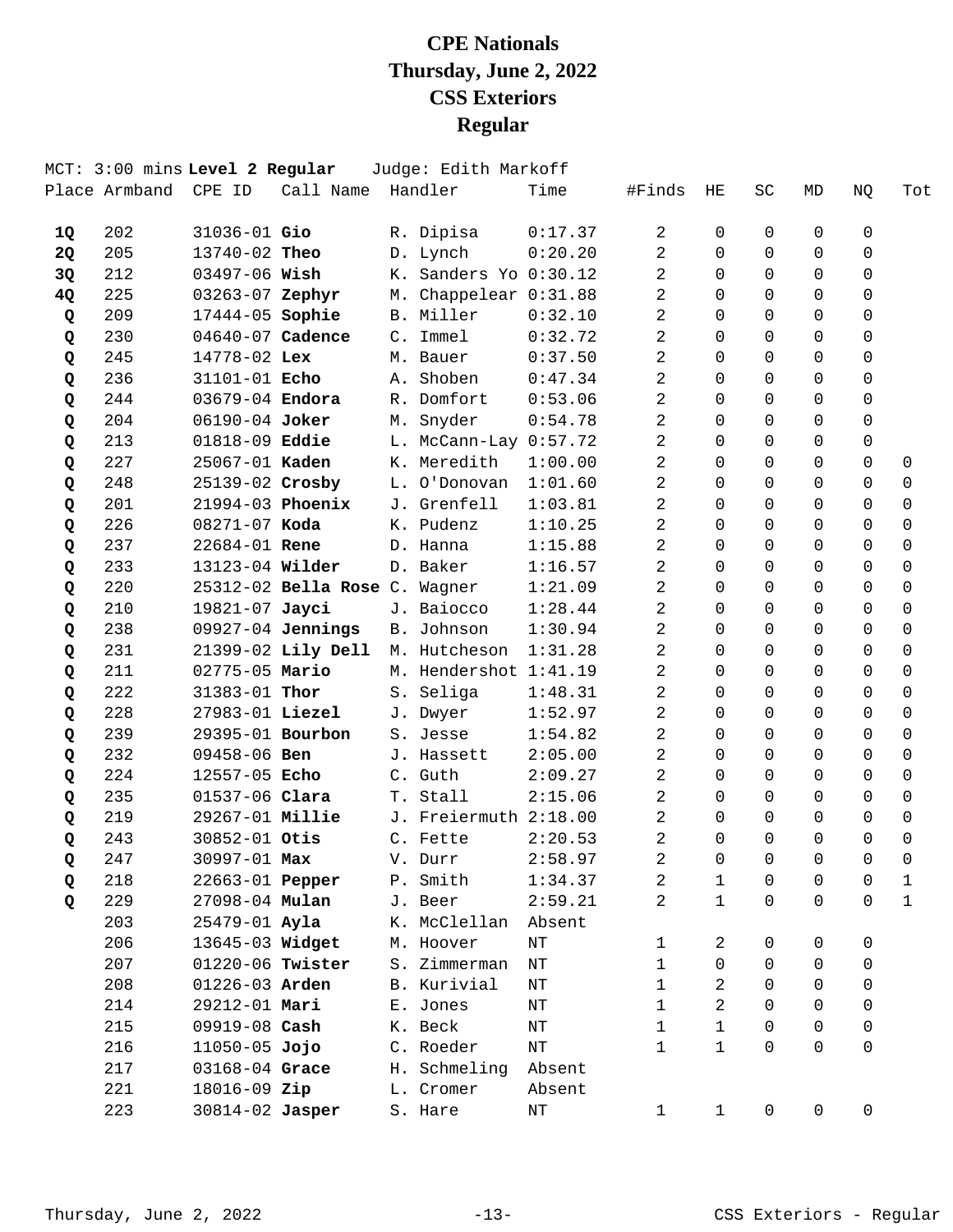| 234 | 29301-01 Yuki       | K. Whaley | NT  |  | 1 2 0 0 0 |  |
|-----|---------------------|-----------|-----|--|-----------|--|
| 240 | $21106 - 01$ Taylor | L. Bunch  | NT. |  | 1 2 0 0 0 |  |
| 241 | $29301 - 04$ Cassie | K. Whaley | NT  |  | 1 1 0 0 0 |  |
| 242 | 29197-01 Crosley    | R. Hickey | NT  |  | 1 1 0 0 0 |  |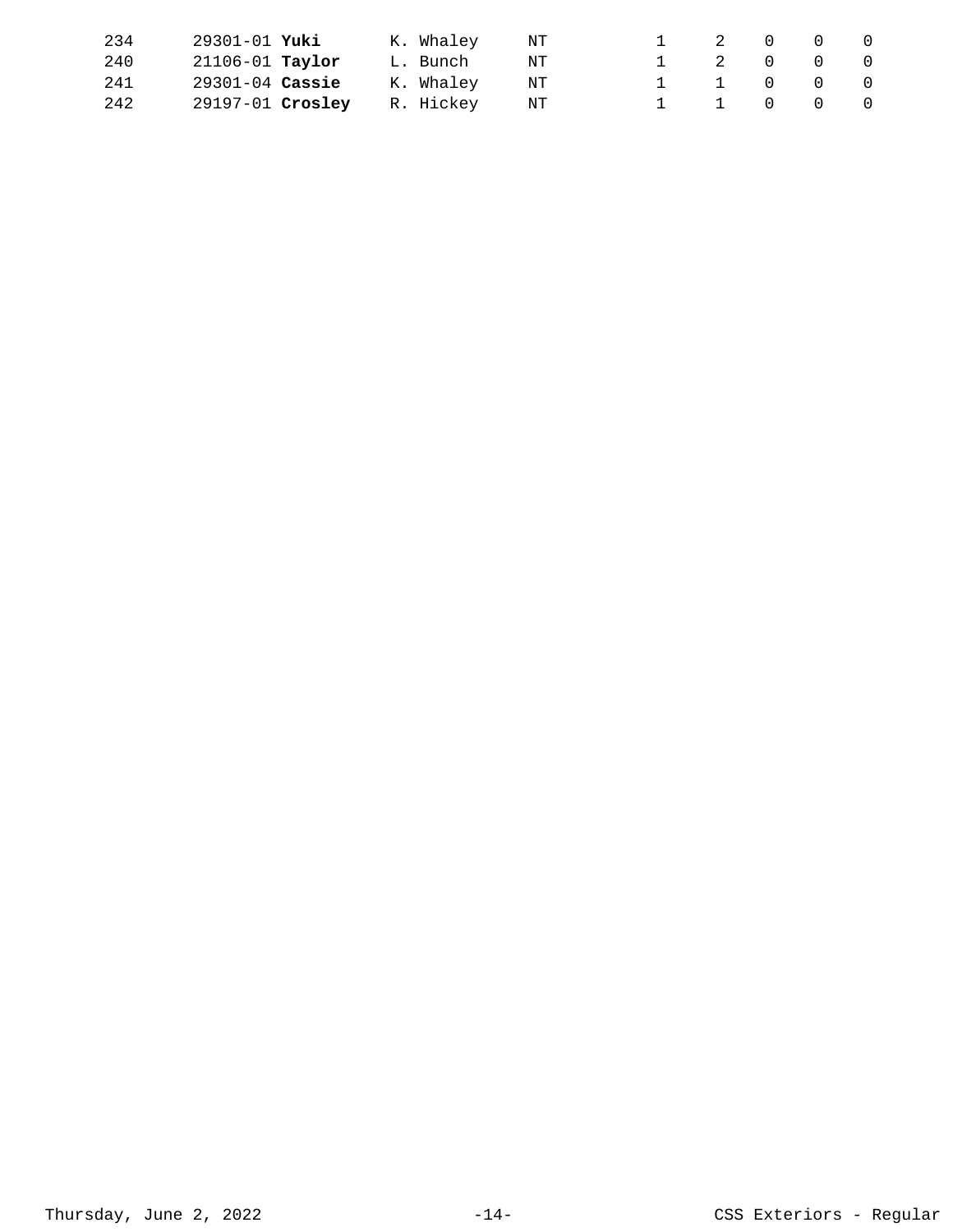|           |     | MCT: 4:00 mins Level 3 Regular |                         | Judge: Edith Markoff              |           |                |              |             |          |              |             |
|-----------|-----|--------------------------------|-------------------------|-----------------------------------|-----------|----------------|--------------|-------------|----------|--------------|-------------|
|           |     | Place Armband CPE ID           | Call Name Handler       |                                   | Time      | #Finds         | ΗE           | SC          | MD       | NQ           | Tot         |
| 1Q        | 305 | 11050-04 Mickey                |                         | C. Roeder                         | 0:59.44   | 3              | $\Omega$     | 0           | 0        | 0            |             |
| <b>2Q</b> | 314 |                                | 12858-06 <b>Tabitha</b> | S. Bala                           | 1:06.03   | 3              | $\Omega$     | $\Omega$    | $\Omega$ | 0            | 0           |
| 3Q        | 309 | 03169-05 Spencer               |                         | J. Wahlund                        | 1:08.41   | 3              | $\Omega$     | $\Omega$    | $\Omega$ | $\mathbf 0$  | $\mathbf 0$ |
| 4Q        | 340 | $21994 - 04$ Earl              |                         | J. Grenfell                       | 1:13.40   | 3              | $\Omega$     | $\Omega$    | $\Omega$ | $\mathbf 0$  | $\mathbf 0$ |
| Q         | 325 | 27777-01 <b>Fiona</b>          |                         | G. Hernandez                      | 1:30.47   | 3              | $\Omega$     | $\Omega$    | $\Omega$ | $\Omega$     | $\Omega$    |
| Q         | 337 | 13645-02 Dill                  |                         | M. Hoover                         | 1:43.25   | 3              | $\Omega$     | $\Omega$    | 0        | $\Omega$     | 0           |
| Q         | 312 | 23418-02 Tango                 |                         | K. Majka                          | 1:44.80   | 3              | $\Omega$     | $\Omega$    | $\Omega$ | $\Omega$     | $\Omega$    |
| Q         | 331 | 30836-01 Dax                   |                         | T. Anchondo                       | 1:55.71   | 3              | $\Omega$     | $\Omega$    | $\Omega$ | $\mathsf{O}$ | $\mathbf 0$ |
| Q         | 332 | 28724-01 Desi                  |                         | S. Tagget                         | 2:00.57   | $\mathsf{3}$   | $\Omega$     | $\Omega$    | $\Omega$ | $\Omega$     | $\Omega$    |
| Q         | 328 | 29787-01 Storm                 |                         | R. Rubas                          | 2:00.88   | 3              | $\Omega$     | 0           | 0        | 0            | $\Omega$    |
| Q         | 338 | 30833-01 Murphy                |                         | M. Arndt                          | 2:07.63   | 3              | $\Omega$     | $\Omega$    | $\Omega$ | $\Omega$     | $\mathbf 0$ |
| Q         | 318 | $07963 - 05$ Qila              |                         | B. Menini                         | 2:13.28   | 3              | $\Omega$     | $\Omega$    | $\Omega$ | $\mathbf 0$  | $\mathbf 0$ |
| Q         | 319 |                                | 26319-01 Jasmine        | P. Sager                          | 2:32.03   | 3              | $\Omega$     | $\Omega$    | $\Omega$ | $\Omega$     | $\mathbf 0$ |
| Q         | 313 |                                | 13051-08 Cherokee       | M. Godlevski                      | 3:35.47   | 3              | $\Omega$     | $\Omega$    | 0        | 0            | $\Omega$    |
| Q         | 321 | $05628 - 04$ Rush              |                         | P. Bowers                         | 3:36.28   | 3              | $\Omega$     | $\Omega$    | $\Omega$ | $\Omega$     | 0           |
| Q         | 336 | 24479-03 Zari                  |                         | P. Eckstein                       | 3:41.19   | 3              | $\Omega$     | $\Omega$    | $\Omega$ | $\mathbf 0$  | $\mathbf 0$ |
| Q         | 306 | $30814 - 03$ Jax               |                         | S. Hare                           | 3:47.50   | $\mathbf{3}$   | $\Omega$     | $\Omega$    | $\Omega$ | $\Omega$     | $\Omega$    |
| Q         | 342 | 29246-01 Maya                  |                         | C. Wolf                           | 3:59.12   | $\mathsf{3}$   | $\Omega$     | $\Omega$    | $\Omega$ | $\Omega$     | $\Omega$    |
|           | 301 | 07306-04 Cord                  |                         | S. Merschoff                      | ΝT        | 2              | $\Omega$     | $\Omega$    | $\Omega$ | $\Omega$     |             |
|           | 302 | 23828-02 Bella                 |                         | J. Bruns                          | ΝT        | 2              | $\Omega$     | $\Omega$    | $\Omega$ | 0            |             |
|           | 303 | 08271-06 Toohey                |                         | K. Pudenz                         | NΤ        | $\overline{a}$ | $\Omega$     | $\Omega$    | $\Omega$ | 0            |             |
|           | 304 | 29358-01 Orion                 |                         | J. Watson                         | ΝT        | $\mathbf 0$    | $\mathbf{1}$ | $\Omega$    | 0        | 0            |             |
|           | 307 | 24524-02 Viktor                |                         | T. Barney                         | NΤ        | 2              | $\mathbf{1}$ | $\Omega$    | $\Omega$ | $\Omega$     |             |
|           | 308 |                                | 27098-01 Pappy Boy      | J. Beer                           | ΝT        |                | $\Omega$     | $\Omega$    | $\Omega$ | 0            |             |
|           | 310 | 04601-03 Stash                 |                         | A. Fisher                         | ΝT        | $\overline{a}$ | $\Omega$     | $\Omega$    | $\Omega$ | $\mathbf 0$  |             |
|           | 311 | 07920-03 Bowie                 |                         | G. Bowling                        | NΤ        | $\overline{a}$ | $\Omega$     | $\Omega$    | $\Omega$ | $\Omega$     |             |
|           | 315 | $16630 - 04$ Esme              |                         | M. Balent                         | ΝT        |                | $\Omega$     | $\Omega$    | 0        | $\Omega$     |             |
|           | 316 | 13800-05 Sage                  |                         | J. Strong                         | $\rm{NT}$ | 0              | $\mathbf{1}$ | $\Omega$    | $\Omega$ | 0            |             |
|           | 317 |                                | $20207 - 01$ Kayleigh   | M. Melis                          | NΤ        | 2              | $\mathbf{1}$ | 0           | $\Omega$ | 0            |             |
|           | 320 | $09927-03$ Tia                 |                         | B. Johnson                        | NT        | $\overline{a}$ | $\Omega$     | $\Omega$    | $\Omega$ | $\Omega$     |             |
|           | 322 |                                |                         | 12941-02 Kai-Yay S. Middendorf NT |           | 2              | $\mathbf{1}$ | $\Omega$    | $\Omega$ | $\Omega$     |             |
|           | 323 | 30580-02 Brody                 |                         | T. Allwein                        | ΝT        |                | $\mathbf 1$  | 0           | 0        | 0            |             |
|           | 324 |                                | 21522-02 <b>Santino</b> | S. Jensen                         | ΝT        | 0              | $\mathbf{1}$ | 0           | 0        | 0            |             |
|           | 326 | 29278-01 Sasha                 |                         | K. Rieger                         | NΤ        | 2              | 0            | $\Omega$    | 0        | 0            |             |
|           | 327 | 18977-03 <b>Pippin</b>         |                         | R. Earle                          | NΤ        | 1              | 1            | 0           | 0        | 0            |             |
|           | 329 | 11748-05 Ava                   |                         | A. Morden-Moo NT                  |           | 2              | $\mathbf{1}$ | $\Omega$    | 0        | 0            |             |
|           | 330 | 09458-05 Daisy                 |                         | J. Hassett                        | NΤ        | 1              | $\mathbf{1}$ | $\mathbf 0$ | 0        | 0            |             |
|           | 333 |                                | 13123-05 Lit'l Bit      | D. Baker                          | NΤ        | 2              | $\Omega$     | $\Omega$    | $\Omega$ | 0            |             |
|           | 334 | 30174-02 Pebbles               |                         | L. Piascik                        | Absent    |                |              |             |          |              |             |
|           | 335 | 28555-01 Noora                 |                         | C. Smart                          | ΝT        | 2              | 0            | $\mathbf 0$ | 0        | 0            |             |
|           | 339 | 30897-01 Chewy                 |                         | M. Kinder                         | Absent    |                |              |             |          |              |             |
|           | 341 | $21074 - 05$ Ziva              |                         | S. Wise                           | $\rm{NT}$ | $\mathbf{1}$   | $\mathbf{1}$ | 0           | 0        | 0            |             |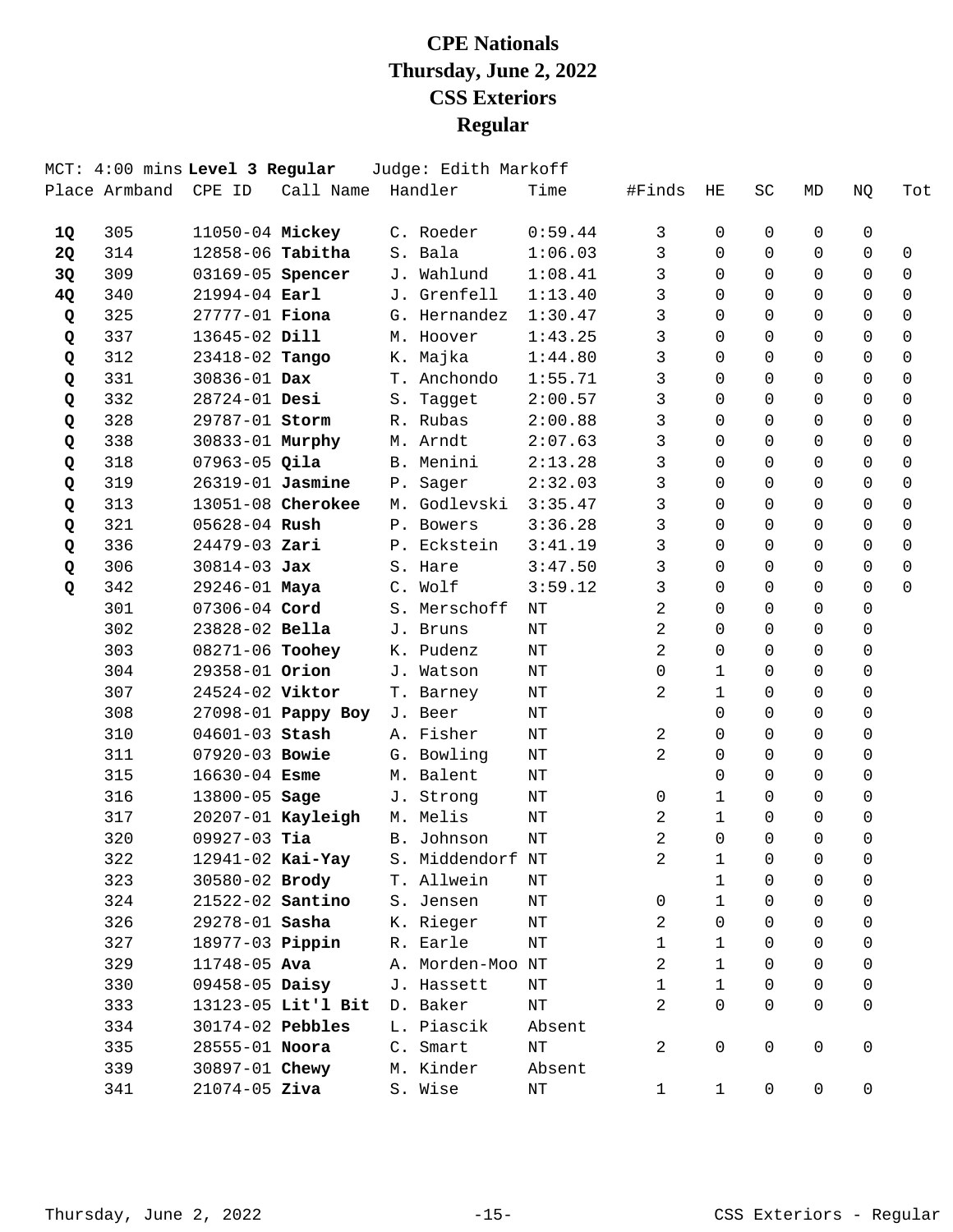| SC           | МD       |                |          |
|--------------|----------|----------------|----------|
|              |          | NQ             | Tot      |
| 0            | 0        | 0              | 0        |
| $\Omega$     | $\Omega$ | $\mathbf 0$    | 0        |
| $\Omega$     | $\Omega$ | 0              | 0        |
| $\Omega$     | $\Omega$ | $\Omega$       | $\Omega$ |
| $\Omega$     | $\Omega$ | $\Omega$       | 0        |
| $\Omega$     | $\Omega$ | 0              | $\Omega$ |
| $\Omega$     | $\Omega$ | $\Omega$       |          |
| $\Omega$     | 0        | 0              |          |
| $\Omega$     | $\Omega$ | 0              |          |
| $\Omega$     | $\Omega$ | 0              |          |
| $\mathbf{1}$ | $\Omega$ | 0              |          |
| $\Omega$     | $\Omega$ | 0              |          |
| $\Omega$     | $\Omega$ | 0              |          |
| $\Omega$     | $\Omega$ | $\Omega$       |          |
| $\Omega$     | $\Omega$ | $\Omega$       |          |
| $\Omega$     | 0        | 0              |          |
| $\Omega$     | $\Omega$ | 0              |          |
| $\Omega$     | $\Omega$ | 0              |          |
| $\Omega$     | $\Omega$ | 0              |          |
| 0            | $\Omega$ | $\mathbf 0$    |          |
| $\Omega$     | $\Omega$ | 0              |          |
| $\Omega$     | $\Omega$ | 0              |          |
| $\Omega$     | $\Omega$ | 0              |          |
| $\Omega$     | $\Omega$ | $\Omega$       |          |
| $\Omega$     | $\Omega$ | $\Omega$       |          |
| $\Omega$     | $\Omega$ | $\Omega$       |          |
| $\Omega$     | 0        | 0              |          |
| $\Omega$     | $\Omega$ | $\Omega$       |          |
|              |          |                |          |
| 0            | 0        | $\mathbf 0$    |          |
| $\Omega$     | 0        | $\mathbf 0$    |          |
| $\Omega$     | $\Omega$ | 0              |          |
| $\Omega$     | 0        | 0              |          |
| $\Omega$     | $\Omega$ | $\mathbf{1}$   |          |
| $\Omega$     | 0        | 0              |          |
| $\Omega$     | $\Omega$ | $\overline{0}$ |          |
|              |          |                |          |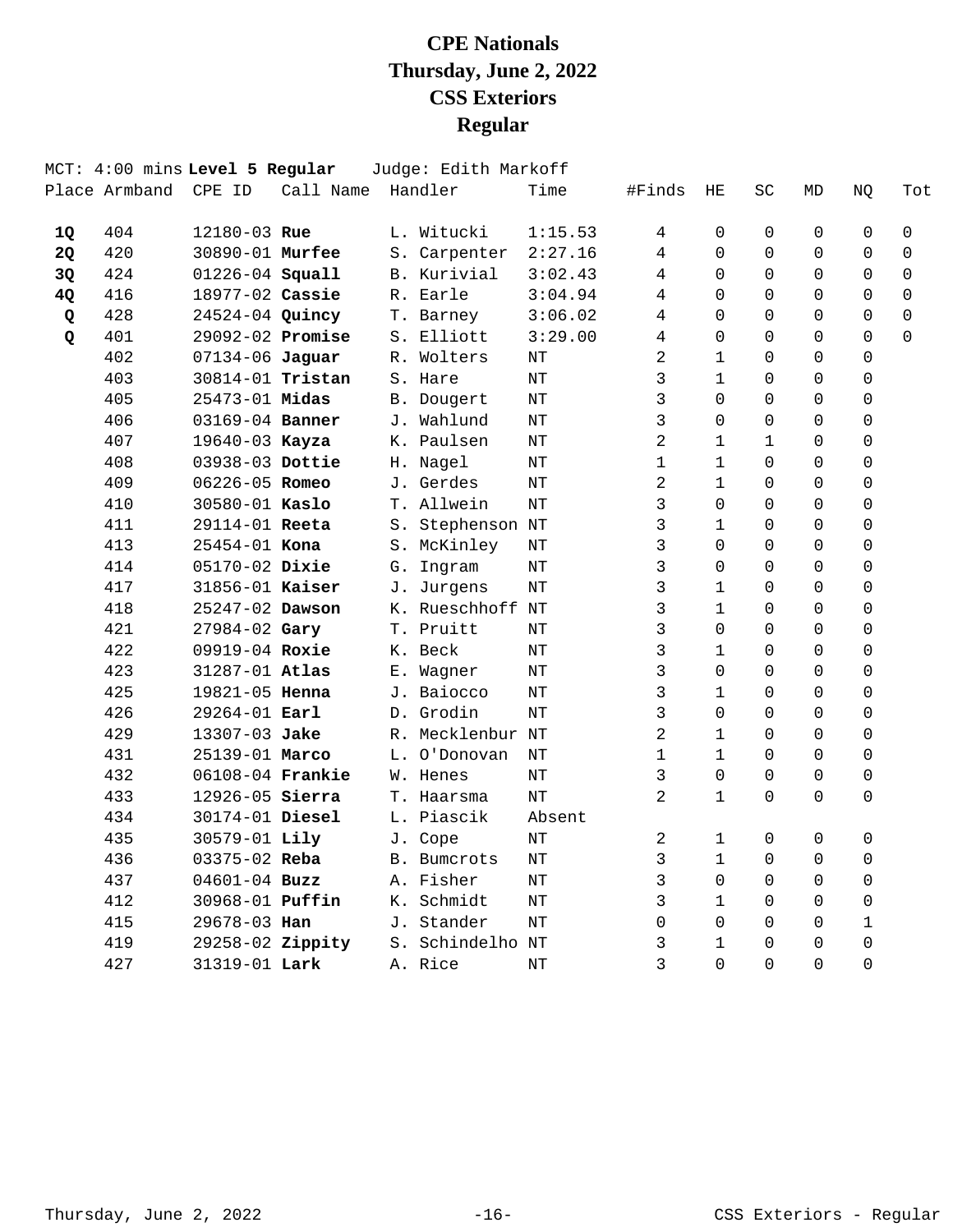| MCT: 5:00 mins Level C Regular |                         |                    | Judge: Edith Markoff |      |          |              |           |    |             |     |
|--------------------------------|-------------------------|--------------------|----------------------|------|----------|--------------|-----------|----|-------------|-----|
| Place Armband                  | CPE ID                  | Call Name          | Handler              | Time | #Finds   | HE           | <b>SC</b> | MD | NQ          | Tot |
|                                |                         |                    |                      |      |          |              |           |    |             |     |
| 246                            | 28617-02 Verena         |                    | L. Meleski           | NΤ   | 1        | 1            | 0         | 0  | 0           |     |
| 249                            | $07638 - 06$ Maxx       |                    | J. Kowarsch          | ΝT   | $\Omega$ | $\Omega$     | 0         | 0  | 1           |     |
| 501                            | 19164-02 Grace          |                    | C. Herweyer          | NΤ   |          | $\Omega$     | 0         | 0  | $\Omega$    |     |
| 502                            | $19284 - 02$ Nova       |                    | C. Copenhagen        | NΤ   |          | 1            | 0         | 0  | $\mathbf 0$ |     |
| 503                            | 19640-01 Keo            |                    | K. Paulsen           | NΤ   | 1        | $\mathbf{1}$ | 0         | 0  | $\mathbf 0$ |     |
| 504                            | $25247 - 01$ Addi       |                    | K. Rueschhoff        | ΝT   |          | 1            | 0         | 0  | 0           |     |
| 505                            | 22408-02 Fergus         |                    | S. Reindl            | NΤ   |          | 1            | $\Omega$  | 0  | 0           |     |
| 506                            | 29092-01 Tempo          |                    | S. Elliott           | NΤ   |          | 1            | 0         | 0  | 0           |     |
| 507                            | 30911-01 <b>Finnick</b> |                    | B. Moon              | NΤ   |          | $\mathbf{1}$ | 0         | 0  | 0           |     |
| 508                            |                         | 18300-02 Maverick  | J. Meyer             | NΤ   | 2        | $\mathbf 1$  | $\Omega$  | 0  | 0           |     |
| 509                            | $22663-03$ Eli          |                    | P. Smith             | NΤ   |          | $\mathbf{1}$ | 0         | 0  | $\mathbf 0$ |     |
| 510                            | 21855-05 Player         |                    | C. Zydek             | ΝT   |          | $\mathbf{1}$ | 0         | 0  | 0           |     |
| 511                            |                         | 30824-01 Hennessey | J. Helm              | ΝT   |          | $\mathbf{1}$ | 0         | 0  | $\mathbf 0$ |     |
| 512                            | 24012-01 Oscar          |                    | E. Moon              | ΝT   | 1        | $\mathbf{1}$ | 0         | 0  | 0           |     |
| 514                            | 19595-03 Liadrin        |                    | M. Engemann          | NΤ   |          | 1            | 0         | 0  | 0           |     |
| 515                            | 06226-06 Jipsi          |                    | J. Gerdes            | NΤ   |          | 1            | 0         | 0  | $\mathbf 0$ |     |
| 516                            | 24479-02 Chelsie        |                    | P. Eckstein          | NΤ   | 1        | 1            | 0         | 0  | 0           |     |
| 517                            | 05000-02 Glory          |                    | C. Jacobs            | NΤ   |          | 1            | 0         | 0  | 0           |     |
| 513                            | $29258-01$ Paislee      |                    | S. Schindelho        | NΤ   | 1        | 1            | 0         | 0  | $\mathbf 0$ |     |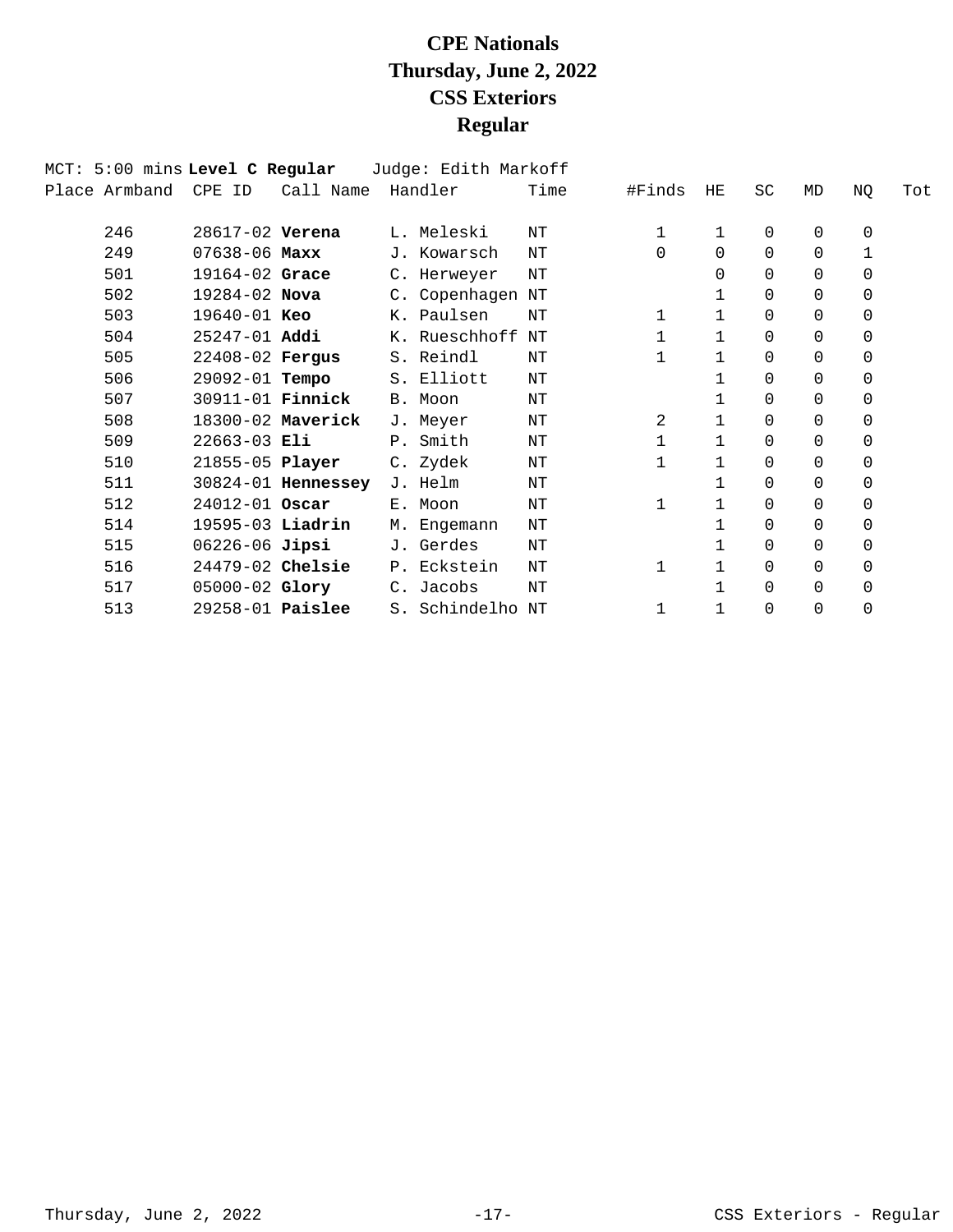|    |     | MCT: 3:00 mins Level 2 Regular |                               | Judge: Liz McLeod     |           |                |                |                |                |              |              |
|----|-----|--------------------------------|-------------------------------|-----------------------|-----------|----------------|----------------|----------------|----------------|--------------|--------------|
|    |     | Place Armband CPE ID           | Call Name Handler             |                       | Time      | #Finds         | HE             | SC             | MD             | ΝQ           | Tot          |
| 1Q | 238 |                                | 09927-04 Jennings             | B. Johnson            | 0:30.69   | 2              | 0              | 0              | 0              | $\Omega$     |              |
| 2Q | 236 | 31101-01 Echo                  |                               | A. Shoben             | 0:40.38   | 2              | $\Omega$       | $\Omega$       | $\Omega$       | $\Omega$     |              |
| 3Q | 235 | 01537-06 Clara                 |                               | T. Stall              | 0:45.78   | 2              | $\Omega$       | $\Omega$       | $\Omega$       | $\Omega$     |              |
| 4Q | 204 | 06190-04 Joker                 |                               | M. Snyder             | 0:50.47   | 2              | $\Omega$       | $\Omega$       | $\Omega$       | 0            |              |
| Q  | 206 | 13645-03 Widget                |                               | M. Hoover             | 1:03.94   | 2              | $\Omega$       | 0              | $\Omega$       | 0            | $\mathbf 0$  |
| Q  | 232 | 09458-06 Ben                   |                               | J. Hassett            | 1:07.25   | 2              | $\Omega$       | 0              | $\Omega$       | 0            | $\Omega$     |
| Q  | 211 | 02775-05 Mario                 |                               | M. Hendershot 1:14.66 |           | 2              | $\Omega$       | $\Omega$       | $\Omega$       | 0            | $\Omega$     |
| Q  | 220 |                                | 25312-02 Bella Rose C. Wagner |                       | 1:33.25   | 2              | $\Omega$       | $\Omega$       | $\Omega$       | $\mathsf{O}$ | $\mathbf 0$  |
| Q  | 215 | 09919-08 Cash                  |                               | K. Beck               | 1:37.47   | $\overline{2}$ | $\Omega$       | $\Omega$       | $\Omega$       | 0            | $\Omega$     |
| Q  | 245 | 14778-02 Lex                   |                               | M. Bauer              | 1:53.00   | 2              | $\Omega$       | $\Omega$       | $\Omega$       | 0            | $\Omega$     |
| Q  | 231 |                                | 21399-02 Lily Dell            | M. Hutcheson          | 1:53.41   | 2              | $\Omega$       | $\Omega$       | $\Omega$       | $\Omega$     | $\Omega$     |
| Q  | 226 | 08271-07 Koda                  |                               | K. Pudenz             | 1:54.00   | 2              | $\Omega$       | $\Omega$       | $\Omega$       | $\Omega$     | $\mathbf 0$  |
| Q  | 234 | 29301-01 Yuki                  |                               | K. Whaley             | 2:03.15   | 2              | $\Omega$       | $\Omega$       | $\Omega$       | 0            | $\Omega$     |
| Q  | 224 | 12557-05 Echo                  |                               | C. Guth               | 2:08.41   | 2              | $\Omega$       | $\Omega$       | $\Omega$       | $\Omega$     | $\Omega$     |
| Q  | 227 | 25067-01 <b>Kaden</b>          |                               | K. Meredith           | 2:23.04   | 2              | $\Omega$       | $\Omega$       | $\Omega$       | 0            | $\Omega$     |
| Q  | 214 | 29212-01 Mari                  |                               | E. Jones              | 2:44.19   | 2              | $\Omega$       | $\Omega$       | $\Omega$       | $\Omega$     | $\mathbf 0$  |
| Q  | 240 | 21106-01 Taylor                |                               | L. Bunch              | 2:52.71   | $\overline{2}$ | $\Omega$       | $\Omega$       | $\Omega$       | $\Omega$     | $\Omega$     |
| Q  | 202 | 31036-01 Gio                   |                               | R. Dipisa             | 0:47.94   | $\overline{a}$ | $\mathbf{1}$   | 0              | $\Omega$       | 0            |              |
| Q  | 248 | 25139-02 Crosby                |                               | L. O'Donovan          | 1:17.85   | $\overline{2}$ | $\mathbf{1}$   | $\Omega$       | 0              | 0            | 1            |
| Q  | 233 | 13123-04 Wilder                |                               | D. Baker              | 2:30.94   | 2              | $\mathbf{1}$   | $\Omega$       | $\Omega$       | $\Omega$     | $\mathbf{1}$ |
| Q  | 237 | 22684-01 Rene                  |                               | D. Hanna              | 2:34.91   | $\overline{2}$ | $\mathbf{1}$   | $\Omega$       | $\Omega$       | $\Omega$     | $\mathbf{1}$ |
| Q  | 243 | 30852-01 Otis                  |                               | C. Fette              | 2:48.94   | 2              | 1              | $\Omega$       | $\Omega$       | 0            | $\mathbf{1}$ |
| Q  | 228 | 27983-01 Liezel                |                               | J. Dwyer              | 2:52.19   | $\overline{2}$ | $\mathbf{1}$   | 0              | $\Omega$       | 0            | $\mathbf{1}$ |
|    | 201 | 21994-03 Phoenix               |                               | J. Grenfell           | $\rm{NT}$ | 1              | $\mathbf 1$    | $\Omega$       | $\Omega$       | 0            |              |
|    | 203 | 25479-01 Ayla                  |                               | K. McClellan          | NΤ        | $\mathbf{1}$   | $\mathbf{1}$   | $\Omega$       | $\Omega$       | 0            |              |
|    | 205 | 13740-02 Theo                  |                               | D. Lynch              | NΤ        | $\mathbf{1}$   | $\Omega$       | $\Omega$       | $\Omega$       | 0            |              |
|    | 207 | 01220-06 Twister               |                               | S. Zimmerman          | ΝT        |                | 1              | $\Omega$       | 0              | 0            |              |
|    | 208 | 01226-03 Arden                 |                               | B. Kurivial           | NT        | $\mathbf 0$    | $\mathbf{1}$   | $\Omega$       | $\Omega$       | 0            |              |
|    | 210 | 19821-07 Jayci                 |                               | J. Baiocco            | NT        | $\mathbf{1}$   | $\mathbf{1}$   | $\Omega$       | 0              | 0            |              |
|    | 212 | 03497-06 Wish                  |                               | K. Sanders Yo NT      |           | 1              | $\mathbf{1}$   | $\Omega$       | $\Omega$       | 0            |              |
|    | 213 |                                | 01818-09 <b>Eddie</b>         | L. McCann-Lay NT      |           | $\mathbf{1}$   | $\mathbf{1}$   | $\overline{0}$ | $\overline{0}$ | 0            |              |
|    | 216 | 11050-05 Jojo                  |                               | C. Roeder             | ΝT        | 1              | 0              | 0              | 0              | 0            |              |
|    | 217 | 03168-04 Grace                 |                               | H. Schmeling Absent   |           |                |                |                |                |              |              |
|    | 218 |                                | 22663-01 <b>Pepper</b>        | P. Smith              | NΤ        | 0              | 1              | 0              | 0              | 0            |              |
|    | 219 |                                | 29267-01 Millie               | J. Freiermuth NT      |           | $\mathbf{1}$   | $\overline{a}$ | $\Omega$       | $\mathbf 0$    | 0            |              |
|    | 221 | 18016-09 Zip                   |                               | L. Cromer             | Absent    |                |                |                |                |              |              |
|    | 222 | 31383-01 $Thor$                |                               | S. Seliga             | $\rm{NT}$ | $\mathbf{1}$   | 2              | 0              | 0              | 0            |              |
|    | 223 | 30814-02 Jasper                |                               | S. Hare               | NΤ        | 1              | $\mathbf{1}$   | 0              | $\Omega$       | 0            |              |
|    | 225 | 03263-07 Zephyr                |                               | M. Chappelear NT      |           | 1              | 2              | 0              | 0              | 0            |              |
|    | 229 | 27098-04 Mulan                 |                               | J. Beer               | ΝT        | 1              | $\mathbf{1}$   | 0              | 0              | 0            |              |
|    | 230 | 04640-07 Cadence               |                               | C. Immel              | ΝT        | 1              | $\mathbf{1}$   | $\Omega$       | $\Omega$       | 0            |              |
|    | 239 | 29395-01 Bourbon               |                               | S. Jesse              | ΝT        | 1              | 2              | 0              | 0              | 0            |              |
|    | 241 | 29301-04 Cassie                |                               | K. Whaley             | $\rm{NT}$ | $\mathbf{1}$   | $\overline{a}$ | 0              | 0              | 0            |              |
|    |     |                                |                               |                       |           |                |                |                |                |              |              |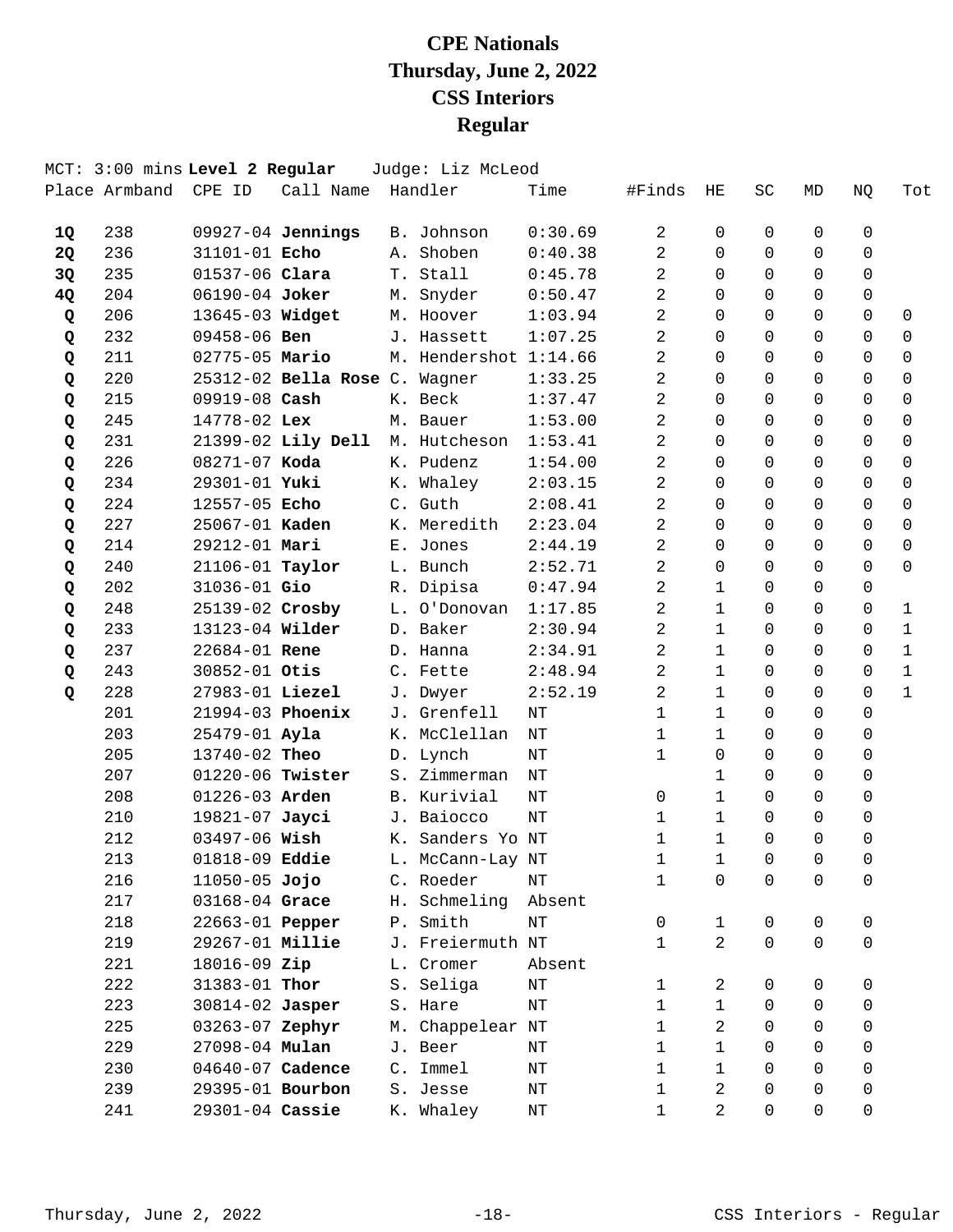| 242 | 29197-01 Crosley R. Hickey |                 | NT NT | $\begin{matrix} 0 & 0 & 0 \end{matrix}$ |  |  |
|-----|----------------------------|-----------------|-------|-----------------------------------------|--|--|
| 244 | $03679 - 04$ Endora        | R. Domfort – NT |       | 1 2 0 0 0                               |  |  |
| 247 | 30997-01 Max               | V. Durr         | NT    | 1 1 0 0 0                               |  |  |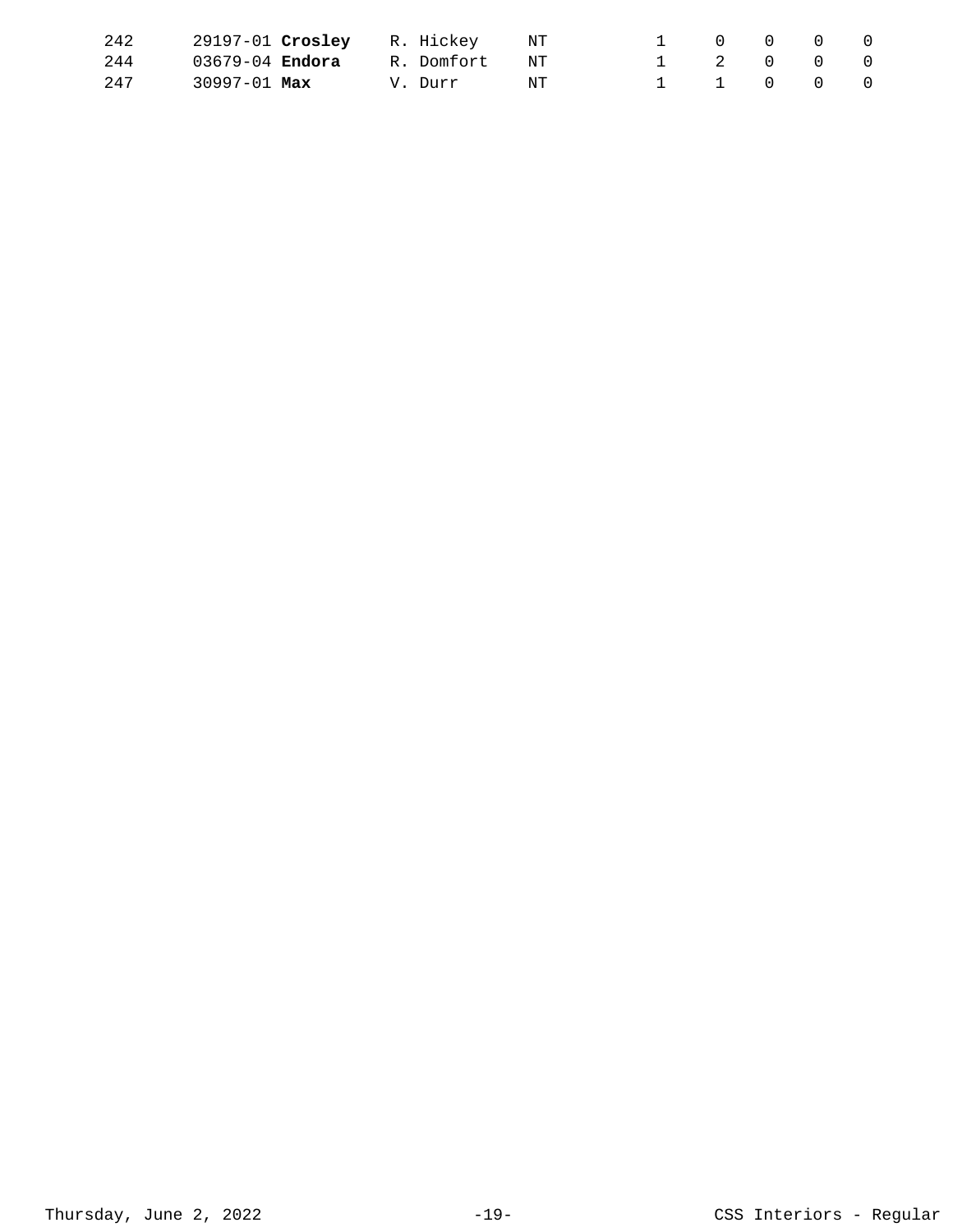|           |               | MCT: 4:00 mins Level 3 Regular |                    | Judge: Liz McLeod     |           |              |              |             |             |             |             |
|-----------|---------------|--------------------------------|--------------------|-----------------------|-----------|--------------|--------------|-------------|-------------|-------------|-------------|
|           | Place Armband | CPE ID                         | Call Name          | Handler               | Time      | #Finds       | ΗE           | SC          | MD          | NQ          | Tot         |
| 1Q        | 305           | 11050-04 Mickey                |                    | C. Roeder             | 0:46.50   | 3            | 0            | 0           | $\Omega$    | 0           |             |
| <b>2Q</b> | 318           | $07963 - 05$ Qila              |                    | B. Menini             | 1:15.10   | 3            | $\Omega$     | $\Omega$    | $\Omega$    | $\Omega$    | $\mathbf 0$ |
| 3Q        | 338           | 30833-01 Murphy                |                    | M. Arndt              | 1:16.62   | 3            | $\Omega$     | $\Omega$    | $\Omega$    | $\mathbf 0$ | 0           |
| 4Q        | 307           | 24524-02 Viktor                |                    | T. Barney             | 1:19.59   | 3            | $\Omega$     | $\Omega$    | $\Omega$    | $\Omega$    | $\mathbf 0$ |
| Q         | 340           | $21994 - 04$ Earl              |                    | J. Grenfell           | 1:25.97   | 3            | $\Omega$     | $\Omega$    | $\Omega$    | $\Omega$    | $\Omega$    |
| Q         | 209           | 17444-05 Sophie                |                    | B. Miller             | 1:27.37   | 3            | $\Omega$     | $\Omega$    | $\Omega$    | $\Omega$    | $\Omega$    |
| Q         | 309           | 03169-05 Spencer               |                    | J. Wahlund            | 1:33.37   | 3            | $\Omega$     | $\Omega$    | $\Omega$    | $\Omega$    | 0           |
| Q         | 337           | 13645-02 Dill                  |                    | M. Hoover             | 1:40.94   | 3            | $\Omega$     | $\Omega$    | $\Omega$    | $\Omega$    | 0           |
| Q         | 335           | 28555-01 Noora                 |                    | C. Smart              | 1:44.28   | 3            | $\Omega$     | $\Omega$    | $\Omega$    | $\Omega$    | $\Omega$    |
| Q         | 313           |                                | 13051-08 Cherokee  | M. Godlevski          | 1:47.00   | 3            | $\Omega$     | $\Omega$    | $\Omega$    | $\Omega$    | $\Omega$    |
| Q         | 303           | 08271-06 Toohey                |                    | K. Pudenz             | 1:51.28   | 3            | $\Omega$     | $\Omega$    | $\Omega$    | $\Omega$    | $\Omega$    |
| Q         | 320           | $09927-03$ Tia                 |                    | B. Johnson            | 1:51.62   | 3            | $\Omega$     | $\Omega$    | $\Omega$    | $\Omega$    | $\Omega$    |
| Q         | 317           |                                | 20207-01 Kayleigh  | M. Melis              | 1:57.53   | 3            | $\Omega$     | $\Omega$    | $\Omega$    | $\Omega$    | $\Omega$    |
| Q         | 330           | 09458-05 Daisy                 |                    | J. Hassett            | 1:57.87   | 3            | $\Omega$     | $\Omega$    | $\Omega$    | $\Omega$    | $\Omega$    |
| Q         | 328           | 29787-01 Storm                 |                    | R. Rubas              | 1:58.97   | 3            | $\Omega$     | $\Omega$    | $\Omega$    | $\Omega$    | $\Omega$    |
| Q         | 336           | 24479-03 Zari                  |                    | P. Eckstein           | 2:16.34   | 3            | $\Omega$     | $\Omega$    | $\Omega$    | $\Omega$    | $\mathbf 0$ |
| Q         | 326           | 29278-01 Sasha                 |                    | K. Rieger             | 2:18.25   | 3            | $\Omega$     | $\Omega$    | $\Omega$    | $\Omega$    | $\Omega$    |
| Q         | 319           | 26319-01 Jasmine               |                    | P. Sager              | 2:19.62   | 3            | $\Omega$     | 0           | $\Omega$    | $\Omega$    | $\Omega$    |
| Q         | 329           | 11748-05 Ava                   |                    | A. Morden-Moo 2:26.66 |           | 3            | $\Omega$     | $\Omega$    | $\Omega$    | $\Omega$    | $\Omega$    |
| Q         | 311           | 07920-03 Bowie                 |                    | G. Bowling            | 2:27.97   | 3            | $\Omega$     | $\Omega$    | $\Omega$    | $\Omega$    | $\Omega$    |
| Q         | 325           | 27777-01 Fiona                 |                    | G. Hernandez          | 2:34.60   | 3            | $\Omega$     | $\Omega$    | $\Omega$    | $\Omega$    | $\Omega$    |
| Q         | 316           | 13800-05 Sage                  |                    | J. Strong             | 3:04.47   | 3            | $\Omega$     | 0           | $\Omega$    | $\Omega$    | $\Omega$    |
| Q         | 332           | 28724-01 Desi                  |                    | S. Tagget             | 3:49.44   | 3            | $\Omega$     | $\Omega$    | $\Omega$    | $\Omega$    | $\Omega$    |
| Q         | 312           | 23418-02 Tango                 |                    | K. Majka              | 3:53.96   | 3            | $\Omega$     | $\Omega$    | $\Omega$    | $\Omega$    | $\Omega$    |
|           | 301           | 07306-04 Cord                  |                    | S. Merschoff          | NT        | $\mathbf{1}$ | $\mathbf{1}$ | $\Omega$    | $\Omega$    | 0           |             |
|           | 302           | 23828-02 Bella                 |                    | J. Bruns              | NT        | 2            | 0            | 0           | 0           | $\Omega$    |             |
|           | 304           | 29358-01 Orion                 |                    | J. Watson             | NT        |              | $\Omega$     | $\Omega$    | $\Omega$    | 0           |             |
|           | 306           | $30814 - 03$ Jax               |                    | S. Hare               | NT        |              | $\mathbf{1}$ | $\Omega$    | 0           | $\mathbf 0$ |             |
|           | 308           |                                | 27098-01 Pappy Boy | J. Beer               | NT        | 1            | $\mathbf 0$  | $\Omega$    | 0           | 0           |             |
|           | 310           | 04601-03 Stash                 |                    | A. Fisher             | $\rm{NT}$ | 2            | $\mathbf{1}$ | $\Omega$    | $\Omega$    | $\Omega$    |             |
|           | 314           | 12858-06 Tabitha               |                    | S. Bala               | ΝT        | $\mathbf 1$  | 0            | 0           | 0           | 0           |             |
|           | 315           | $16630 - 04$ Esme              |                    | M. Balent             | NΤ        | 2            | $\mathbf{1}$ | 0           | 0           | 0           |             |
|           | 321           | 05628-04 Rush                  |                    | P. Bowers             | NΤ        | 1            | $\mathbf{1}$ | $\Omega$    | 0           | 0           |             |
|           | 322           | 12941-02 Kai-Yay               |                    | S. Middendorf NT      |           | 2            | $\mathbf{1}$ | 0           | 0           | 0           |             |
|           | 323           | 30580-02 Brody                 |                    | T. Allwein            | NΤ        |              | $\mathbf{1}$ | 0           | $\Omega$    | 0           |             |
|           | 324           | 21522-02 Santino               |                    | S. Jensen             | NΤ        | $\mathbf{1}$ | 0            | 0           | 0           | 0           |             |
|           | 327           | 18977-03 <b>Pippin</b>         |                    | R. Earle              | NΤ        | 2            | 0            | $\Omega$    | $\Omega$    | 0           |             |
|           | 331           | 30836-01 Dax                   |                    | T. Anchondo           | NΤ        | $\mathbf 1$  | 0            | 0           | 0           | 0           |             |
|           | 333           |                                | 13123-05 Lit'l Bit | D. Baker              | NΤ        |              | 0            | 0           | 0           | 0           |             |
|           | 334           | 30174-02 Pebbles               |                    | L. Piascik            | NΤ        | $\mathbf{1}$ | $\mathbf{1}$ | 0           | $\Omega$    | $\mathbf 0$ |             |
|           | 339           | 30897-01 Chewy                 |                    | M. Kinder             | Absent    |              |              |             |             |             |             |
|           | 341           | $21074 - 05$ Ziva              |                    | S. Wise               | NΤ        | $\mathbf 1$  | 0            | 0           | 0           | 0           |             |
|           | 342           | 29246-01 Maya                  |                    | C. Wolf               | ΝT        | $\mathbf{1}$ | $\mathbf{1}$ | $\mathbf 0$ | $\mathbf 0$ | 0           |             |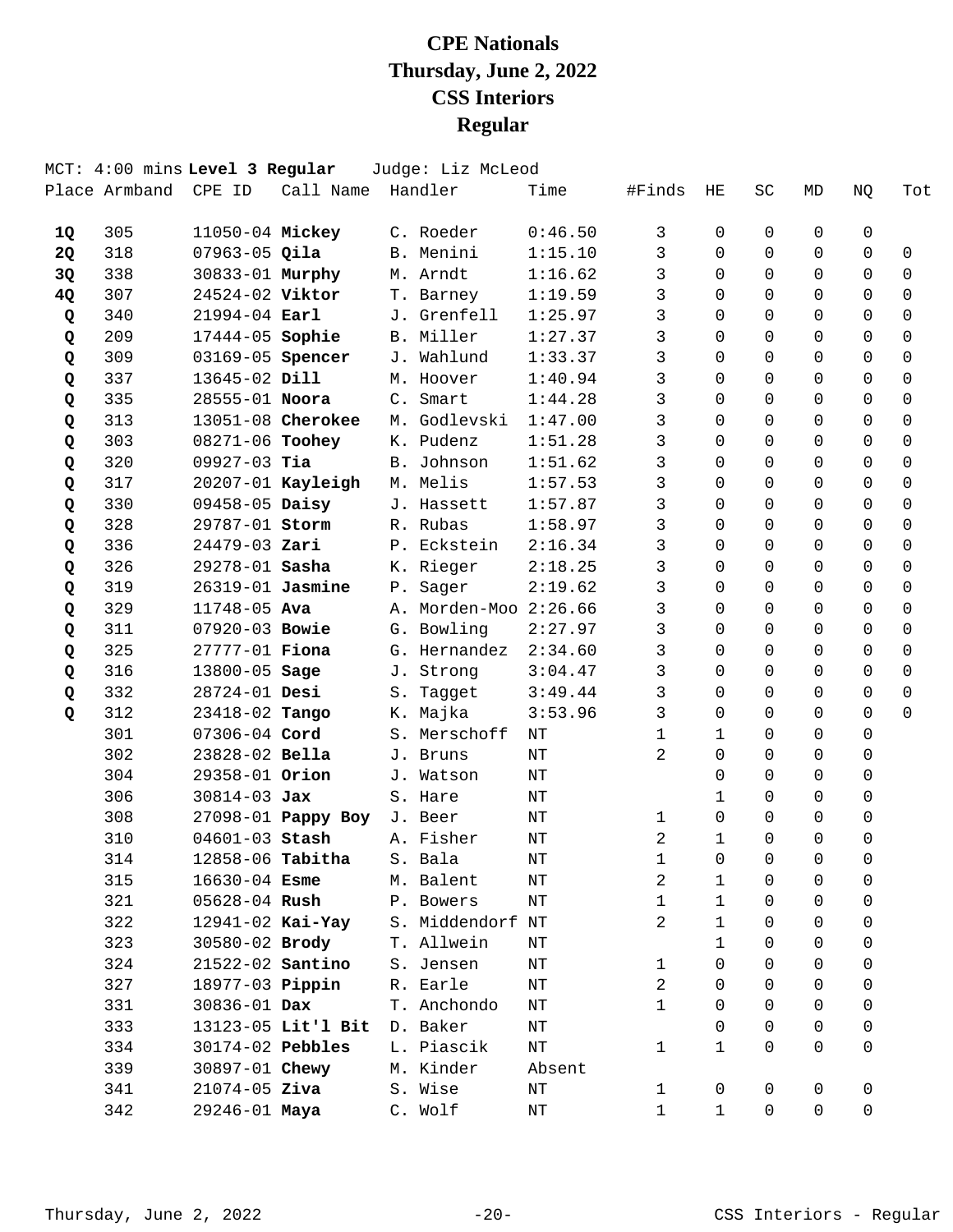|           |               | MCT: 4:00 mins Level 5 Regular |           | Judge: Liz McLeod     |           |                |              |          |          |             |             |
|-----------|---------------|--------------------------------|-----------|-----------------------|-----------|----------------|--------------|----------|----------|-------------|-------------|
|           | Place Armband | CPE ID                         | Call Name | Handler               | Time      | #Finds         | HE           | SC       | MD       | NQ          | Tot         |
| 10        | 421           | 27984-02 Gary                  |           | T. Pruitt             | 1:25.96   | 4              | 0            | 0        | 0        | $\mathbf 0$ | $\mathbf 0$ |
| <b>2Q</b> | 424           | 01226-04 Squall                |           | B. Kurivial           | 1:47.07   | 4              | $\Omega$     | $\Omega$ | $\Omega$ | $\Omega$    | $\Omega$    |
| 3Q        | 408           | 03938-03 Dottie                |           | H. Nagel              | 2:00.59   | 4              | $\Omega$     | $\Omega$ | $\Omega$ | $\Omega$    | $\mathbf 0$ |
| 4Q        | 404           | 12180-03 Rue                   |           | L. Witucki            | 2:10.00   | 4              | $\Omega$     | $\Omega$ | $\Omega$ | $\Omega$    | $\mathbf 0$ |
| Q         | 406           | 03169-04 Banner                |           | J. Wahlund            | 2:18.15   | $\overline{4}$ | $\Omega$     | $\Omega$ | $\Omega$ | $\Omega$    | 0           |
| Q         | 401           | 29092-02 Promise               |           | S. Elliott            | 2:18.81   | 4              | $\Omega$     | $\Omega$ | $\Omega$ | $\Omega$    | $\mathbf 0$ |
| Q         | 437           | $04601 - 04$ Buzz              |           | A. Fisher             | 2:23.78   | 4              | $\mathbf 0$  | $\Omega$ | $\Omega$ | $\Omega$    | 0           |
| Q         | 416           | 18977-02 Cassie                |           | R. Earle              | 2:28.10   | 4              | $\mathbf 0$  | $\Omega$ | $\Omega$ | $\Omega$    | $\mathbf 0$ |
| Q         | 419           | 29258-02 Zippity               |           | S. Schindelho 2:29.53 |           | 4              | $\Omega$     | $\Omega$ | $\Omega$ | $\Omega$    | $\Omega$    |
| Q         | 403           | 30814-01 Tristan               |           | S. Hare               | 2:36.41   | 4              | $\Omega$     | $\Omega$ | $\Omega$ | $\Omega$    | $\Omega$    |
| Q         | 432           | 06108-04 Frankie               |           | W. Henes              | 2:42.59   | 4              | $\Omega$     | $\Omega$ | $\Omega$ | $\Omega$    | $\Omega$    |
| Q         | 423           | 31287-01 Atlas                 |           | E. Wagner             | 2:53.60   | 4              | $\Omega$     | $\Omega$ | $\Omega$ | $\Omega$    | $\Omega$    |
| Q         | 413           | $25454 - 01$ Kona              |           | S. McKinley           | 2:54.69   | 4              | $\Omega$     | $\Omega$ | $\Omega$ | $\Omega$    | $\Omega$    |
| Q         | 410           | 30580-01 Kaslo                 |           | T. Allwein            | 3:12.50   | 4              | $\Omega$     | $\Omega$ | $\Omega$ | $\Omega$    | $\Omega$    |
| Q         | 429           | 13307-03 Jake                  |           | R. Mecklenbur 3:23.40 |           | 4              | $\Omega$     | $\Omega$ | $\Omega$ | 0           | $\Omega$    |
| Q         | 426           | 29264-01 Earl                  |           | D. Grodin             | 3:35.31   | 4              | $\Omega$     | $\Omega$ | $\Omega$ | $\Omega$    | $\Omega$    |
|           | 402           | 07134-06 Jaguar                |           | R. Wolters            | NT        |                | $\Omega$     | $\Omega$ | $\Omega$ | $\Omega$    |             |
|           | 405           | 25473-01 Midas                 |           | B. Dougert            | NT        | 2              | $\Omega$     | $\Omega$ | $\Omega$ | 0           |             |
|           | 407           | 19640-03 Kayza                 |           | K. Paulsen            | NT        | 3              | 0            | $\Omega$ | $\Omega$ | 0           |             |
|           | 411           | 29114-01 Reeta                 |           | S. Stephenson NT      |           | 2              | 0            | $\Omega$ | $\Omega$ | $\mathbf 0$ |             |
|           | 412           | 30968-01 <b>Puffin</b>         |           | K. Schmidt            | $\rm{NT}$ | 3              | $\Omega$     | $\Omega$ | $\Omega$ | $\Omega$    |             |
|           | 414           | 05170-02 Dixie                 |           | G. Ingram             | NT        | $\mathbf 1$    | $\Omega$     | $\Omega$ | $\Omega$ | $\Omega$    |             |
|           | 415           | 29678-03 Han                   |           | J. Stander            | NT        | 3              | $\Omega$     | $\Omega$ | $\Omega$ | 0           |             |
|           | 417           | 31856-01 <b>Kaiser</b>         |           | J. Jurgens            | $\rm{NT}$ | 3              | $\Omega$     | $\Omega$ | $\Omega$ | 0           |             |
|           | 418           | 25247-02 Dawson                |           | K. Rueschhoff NT      |           | $\overline{2}$ | $\Omega$     | $\Omega$ | $\Omega$ | $\Omega$    |             |
|           | 420           | 30890-01 Murfee                |           | S. Carpenter          | Absent    |                |              |          |          |             |             |
|           | 422           | 09919-04 Roxie                 |           | K. Beck               | NT        | 2              | $\Omega$     | $\Omega$ | $\Omega$ | $\Omega$    |             |
|           | 425           | 19821-05 Henna                 |           | J. Baiocco            | NT        | 3              | $\Omega$     | $\Omega$ | $\Omega$ | $\Omega$    |             |
|           | 428           | 24524-04 Quincy                |           | T. Barney             | $\rm{NT}$ | 3              | $\mathbf{1}$ | $\Omega$ | $\Omega$ | $\Omega$    |             |
|           | 431           | 25139-01 Marco                 |           | L. O'Donovan          | NΤ        | $\mathbf 1$    | $\Omega$     | $\Omega$ | $\Omega$ | $\Omega$    |             |
|           | 433           | 12926-05 Sierra                |           | T. Haarsma            | NT        | $\overline{2}$ | $\Omega$     | $\Omega$ | $\Omega$ | 0           |             |
|           | 434           | 30174-01 Diesel                |           | L. Piascik            | Absent    |                |              |          |          |             |             |
|           | 435           | 30579-01 Lily                  |           | J. Cope               | NΤ        | 2              | 1            | 0        | 0        | 0           |             |
|           | 436           | 03375-02 Reba                  |           | <b>B.</b> Bumcrots    | NΤ        | $\overline{a}$ | $\Omega$     | $\Omega$ | $\Omega$ | 0           |             |
|           | 409           | 06226-05 Romeo                 |           | J. Gerdes             | NT        | 2              | $\Omega$     | $\Omega$ | $\Omega$ | 0           |             |
|           | 427           | 31319-01 Lark                  |           | A. Rice               | NT        | 3              | $\mathbf{1}$ | $\Omega$ | $\Omega$ | $\Omega$    |             |
|           |               |                                |           |                       |           |                |              |          |          |             |             |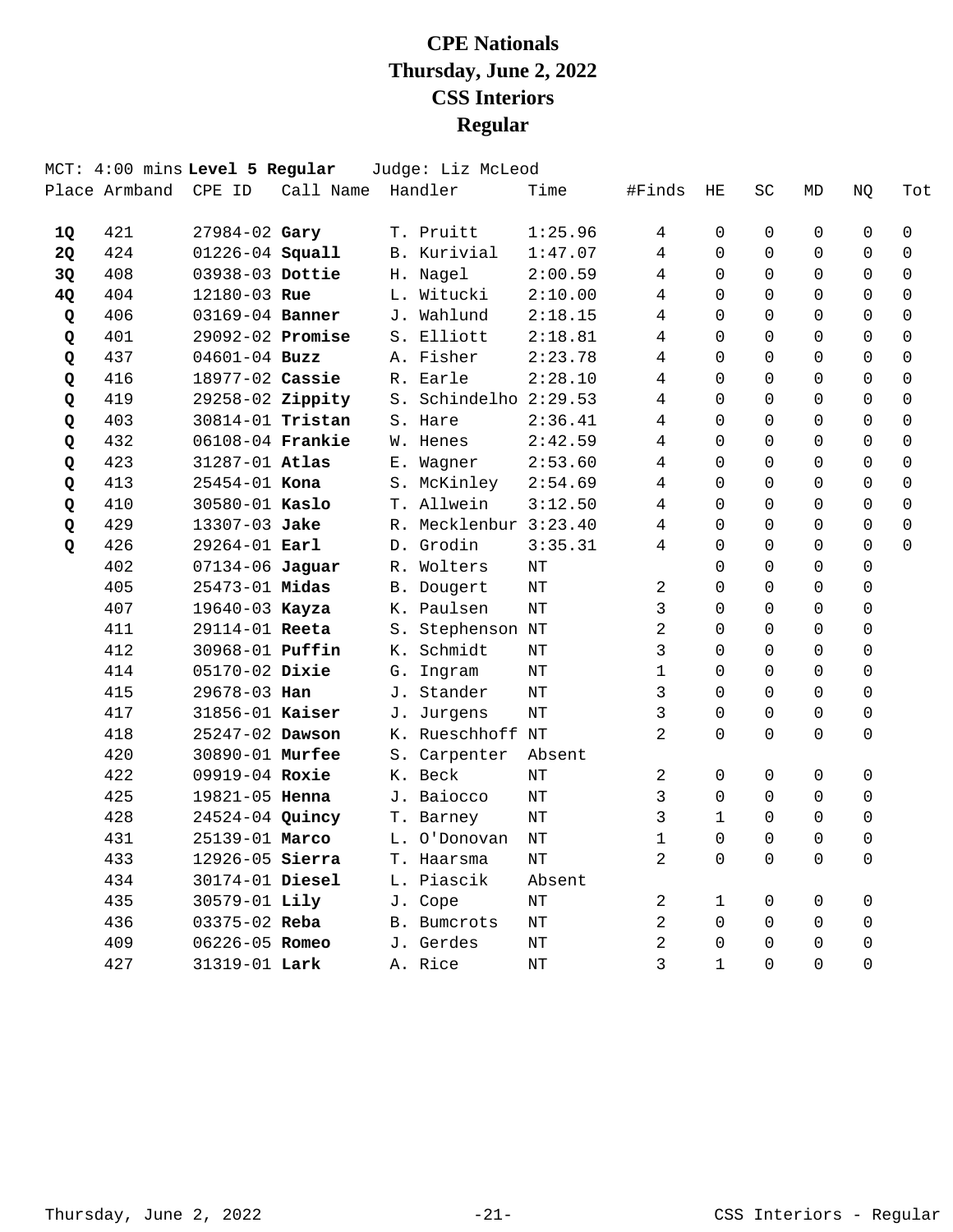|    | MCT: 5:00 mins Level C Regular |                         |                    | Judge: Liz McLeod       |         |              |              |              |          |          |          |
|----|--------------------------------|-------------------------|--------------------|-------------------------|---------|--------------|--------------|--------------|----------|----------|----------|
|    | Place Armband                  | CPE ID                  | Call Name          | Handler                 | Time    | #Finds       | HE           | <b>SC</b>    | MD       | ΝQ       | Tot      |
| 1Q | 511                            |                         | 30824-01 Hennessey | J. Helm                 | 1:44.81 | 2            | $\Omega$     | 0            | 0        | $\Omega$ | $\Omega$ |
| 2Q | 513                            | $29258-01$ Paislee      |                    | S. Schindelho           | 2:10.50 | 2            | $\Omega$     | $\Omega$     | 0        | 0        | $\Omega$ |
| 3Q | 514                            | $19595-03$ Liadrin      |                    | M. Engemann             | 2:17.97 | 2            | $\Omega$     | $\Omega$     | $\Omega$ | $\Omega$ | $\Omega$ |
| 4Q | 507                            | 30911-01 <b>Finnick</b> |                    | B. Moon                 | 2:35.09 | 2            | $\Omega$     | $\Omega$     | $\Omega$ | 0        | $\Omega$ |
| Q  | 506                            | 29092-01 Tempo          |                    | S. Elliott              | 2:37.59 | 2            | $\Omega$     | $\Omega$     | $\Omega$ | $\Omega$ | $\Omega$ |
| Q  | 249                            | $07638 - 06$ Maxx       |                    | J. Kowarsch             | 2:43.75 | 2            | $\Omega$     | $\Omega$     | 0        | $\Omega$ | $\Omega$ |
| Q  | 510                            | 21855-05 Player         |                    | C. Zydek                | 3:08.25 | 2            | $\Omega$     | $\Omega$     | 0        | 0        | $\Omega$ |
| Q  | 501                            | 19164-02 Grace          |                    | C. Herweyer             | 3:21.06 | 2            | $\Omega$     | $\Omega$     | $\Omega$ | $\Omega$ | $\Omega$ |
| Q  | 502                            | 19284-02 Nova           |                    | C. Copenhagen $3:24.29$ |         | 2            | $\Omega$     | $\Omega$     | 0        | $\Omega$ | $\Omega$ |
| Q  | 512                            | 24012-01 Oscar          |                    | E. Moon                 | 3:24.43 | 2            | $\Omega$     | $\Omega$     | 0        | $\Omega$ | $\Omega$ |
| Q  | 505                            | 22408-02 Fergus         |                    | S. Reindl               | 3:28.35 | 2            | $\Omega$     | $\Omega$     | $\Omega$ | 0        | $\Omega$ |
| Q  | 508                            |                         | 18300-02 Maverick  | J. Meyer                | 3:33.72 | 2            | $\Omega$     | $\Omega$     | $\Omega$ | $\Omega$ | $\Omega$ |
| Q  | 516                            | 24479-02 Chelsie        |                    | P. Eckstein             | 3:45.94 | 2            | $\Omega$     | $\Omega$     | 0        | $\Omega$ | $\Omega$ |
|    | 246                            | 28617-02 Verena         |                    | L. Meleski              | NΤ      | 2            | $\mathbf{1}$ | $\Omega$     | 0        | $\Omega$ |          |
|    | 503                            | 19640-01 Keo            |                    | K. Paulsen              | NT      | 2            | $\mathbf{1}$ | <sup>0</sup> | 0        | 0        |          |
|    | 504                            | 25247-01 Addi           |                    | K. Rueschhoff           | ΝT      |              |              | $\Omega$     | 0        | 0        |          |
|    | 509                            | $22663-03$ Eli          |                    | P. Smith                | NΤ      | 1            | $\mathbf{1}$ | <sup>0</sup> | 0        | $\Omega$ |          |
|    | 517                            | $05000 - 02$ Glory      |                    | C. Jacobs               | ΝT      |              |              | 0            | 0        | 0        |          |
|    | 515                            | $06226 - 06$ Jipsi      |                    | J. Gerdes               | NΤ      | $\mathbf{1}$ | $\Omega$     | $\Omega$     | 0        | $\Omega$ |          |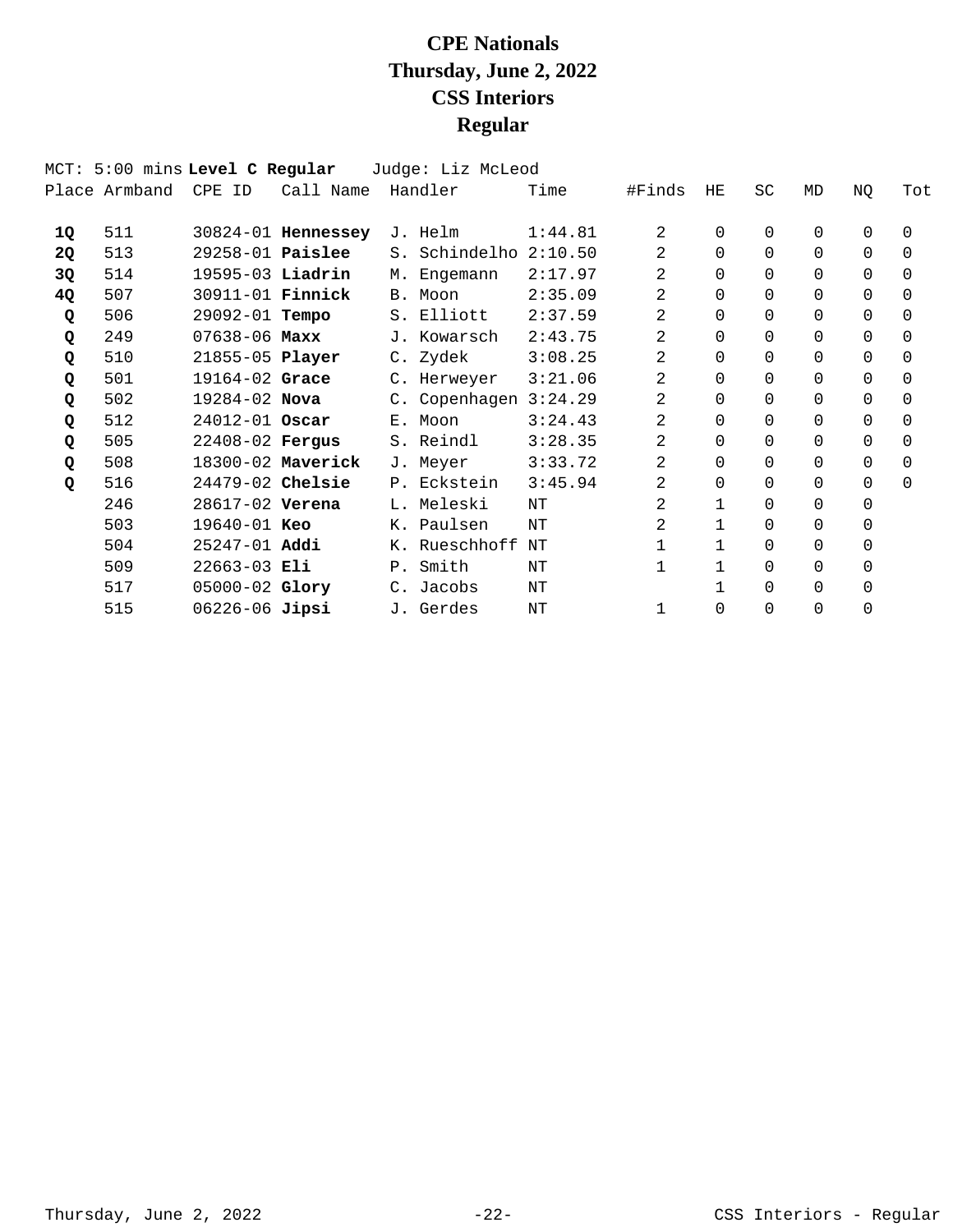|           |     | MCT: 3:00 mins Level 2 Regular |                               | Judge: Amy Wukotich   |         |                |                     |                |                |              |                |
|-----------|-----|--------------------------------|-------------------------------|-----------------------|---------|----------------|---------------------|----------------|----------------|--------------|----------------|
|           |     | Place Armband CPE ID           | Call Name Handler             |                       | Time    | #Finds         | HЕ                  | SC             | MD             | NQ           | Tot            |
| 1Q        | 310 | $04601 - 03$ Stash             |                               | A. Fisher             | 0:18.06 | $\overline{2}$ | 0                   | 0              | 0              | 0            |                |
| <b>2Q</b> | 232 | 09458-06 Ben                   |                               | J. Hassett            | 0:18.56 | 2              | $\Omega$            | $\Omega$       | $\Omega$       | $\Omega$     |                |
| 3Q        | 231 |                                | 21399-02 Lily Dell            | M. Hutcheson          | 0:20.75 | 2              | $\Omega$            | $\Omega$       | $\Omega$       | $\Omega$     |                |
| 4Q        | 229 | 27098-04 Mulan                 |                               | J. Beer               | 0:21.00 | 2              | 0                   | $\Omega$       | $\Omega$       | $\mathbf 0$  |                |
| Q         | 236 | 31101-01 Echo                  |                               | A. Shoben             | 0:23.75 | 2              | $\Omega$            | $\Omega$       | $\Omega$       | 0            |                |
| Q         | 248 | 25139-02 Crosby                |                               | L. O'Donovan          | 0:24.50 | 2              | $\Omega$            | $\Omega$       | $\Omega$       | $\Omega$     |                |
| Q         | 239 | 29395-01 Bourbon               |                               | S. Jesse              | 0:29.62 | 2              | 0                   | $\Omega$       | $\Omega$       | $\Omega$     |                |
| Q         | 234 | 29301-01 Yuki                  |                               | K. Whaley             | 0:31.00 | 2              | 0                   | $\Omega$       | $\Omega$       | 0            |                |
| Q         | 202 | 31036-01 Gio                   |                               | R. Dipisa             | 0:31.87 | $\overline{2}$ | $\Omega$            | $\Omega$       | $\Omega$       | 0            |                |
| Q         | 226 | 08271-07 Koda                  |                               | K. Pudenz             | 0:33.93 | 2              | $\Omega$            | $\Omega$       | $\Omega$       | $\Omega$     |                |
| Q         | 245 | 14778-02 Lex                   |                               | M. Bauer              | 0:34.31 | 2              | $\Omega$            | $\Omega$       | $\Omega$       | $\Omega$     |                |
| Q         | 227 | 25067-01 Kaden                 |                               | K. Meredith           | 0:37.37 | 2              | 0                   | $\Omega$       | $\Omega$       | 0            |                |
| Q         | 240 | 21106-01 Taylor                |                               | L. Bunch              | 0:41.50 | 2              | $\Omega$            | $\Omega$       | $\Omega$       | $\Omega$     |                |
| Q         | 211 | 02775-05 Mario                 |                               | M. Hendershot 0:43.50 |         | 2              | $\Omega$            | $\Omega$       | $\Omega$       | $\Omega$     |                |
| Q         | 224 | 12557-05 Echo                  |                               | C. Guth               | 0:45.12 | 2              | $\Omega$            | $\Omega$       | $\Omega$       | $\Omega$     |                |
| Q         | 205 | 13740-02 Theo                  |                               | D. Lynch              | 0:46.75 | 2              | 0                   | $\Omega$       | $\Omega$       | $\mathbf 0$  |                |
| Q         | 206 | 13645-03 Widget                |                               | M. Hoover             | 0:47.81 | 2              | $\Omega$            | $\Omega$       | $\Omega$       | $\Omega$     |                |
| Q         | 210 | 19821-07 Jayci                 |                               | J. Baiocco            | 0:48.87 | $\overline{a}$ | $\Omega$            | $\Omega$       | $\Omega$       | $\Omega$     |                |
| Q         | 220 |                                | 25312-02 Bella Rose C. Wagner |                       | 0:49.25 | $\overline{2}$ | $\Omega$            | $\Omega$       | $\Omega$       | $\Omega$     |                |
| Q         | 228 | 27983-01 Liezel                |                               | J. Dwyer              | 0:49.50 | 2              | 0                   | $\Omega$       | $\Omega$       | $\Omega$     |                |
| Q         | 244 | 03679-04 Endora                |                               | R. Domfort            | 0:53.87 | 2              | 0                   | $\Omega$       | $\Omega$       | $\Omega$     |                |
| Q         | 203 | 25479-01 Ayla                  |                               | K. McClellan          | 0:55.06 | 2              | $\Omega$            | $\Omega$       | $\Omega$       | $\Omega$     |                |
| Q         | 241 | 29301-04 Cassie                |                               | K. Whaley             | 0:55.68 | 2              | $\Omega$            | $\Omega$       | $\Omega$       | $\Omega$     |                |
| Q         | 208 | $01226 - 03$ Arden             |                               | B. Kurivial           | 0:56.37 | 2              | $\Omega$            | $\Omega$       | $\Omega$       | $\Omega$     |                |
| Q         | 233 | 13123-04 Wilder                |                               | D. Baker              | 1:02.12 | 2              | 0                   | $\Omega$       | $\Omega$       | $\Omega$     | 0              |
| Q         | 225 | 03263-07 Zephyr                |                               | M. Chappelear 1:03.37 |         | $\overline{2}$ | $\Omega$            | $\Omega$       | $\Omega$       | $\Omega$     | 0              |
| Q         | 237 | $22684 - 01$ Rene              |                               | D. Hanna              | 1:03.81 | $\overline{2}$ | $\Omega$            | $\Omega$       | 0              | 0            | 0              |
| Q         | 219 | 29267-01 Millie                |                               | J. Freiermuth 1:06.50 |         | 2              | $\Omega$            | $\Omega$       | $\Omega$       | $\Omega$     | $\Omega$       |
| Q         | 238 |                                | $09927-04$ Jennings           | B. Johnson            | 1:08.81 | 2              | 0                   | $\Omega$       | $\Omega$       | $\Omega$     | $\mathbf 0$    |
| Q         | 235 | 01537-06 Clara                 |                               | T. Stall              | 1:10.25 | 2              | $\Omega$            | $\Omega$       | $\Omega$       | $\Omega$     | $\Omega$       |
| Q         | 218 |                                | 22663-01 <b>Pepper</b>        | P. Smith              | 1:24.06 | $\overline{2}$ | 0                   | $\overline{0}$ | $\overline{0}$ | 0            | $\overline{0}$ |
| Q         | 223 | 30814-02 Jasper                |                               | S. Hare               | 1:24.50 | 2              | 0                   | 0              | 0              | 0            | 0              |
| Q         | 215 | 09919-08 Cash                  |                               | K. Beck               | 1:33.12 | 2              | $\mathsf{O}\xspace$ | $\mathbf 0$    | 0              | $\mathsf{O}$ | $\mathsf{O}$   |
| Q         | 216 | $11050-05$ Jojo                |                               | C. Roeder             | 1:34.68 | 2              | 0                   | $\Omega$       | $\Omega$       | 0            | $\mathbf 0$    |
| Q         | 243 | 30852-01 Otis                  |                               | C. Fette              | 1:51.00 | 2              | 0                   | $\Omega$       | $\Omega$       | 0            | 0              |
| Q         | 247 | 30997-01 Max                   |                               | V. Durr               | 1:53.93 | 2              | 0                   | $\Omega$       | $\Omega$       | 0            | 0              |
| Q         | 204 | 06190-04 Joker                 |                               | M. Snyder             | 0:45.31 | 2              | $\mathbf{1}$        | 0              | 0              | 0            |                |
| Q         | 230 | 04640-07 Cadence               |                               | C. Immel              | 0:56.31 | 2              | $\mathbf 1$         | 0              | $\Omega$       | 0            |                |
| Q         | 212 | 03497-06 Wish                  |                               | K. Sanders Yo 1:14.50 |         | 2              | $\mathbf{1}$        | $\Omega$       | $\Omega$       | 0            | 1              |
| Q         | 214 | 29212-01 Mari                  |                               | E. Jones              | 1:38.31 | 2              | $\mathbf{1}$        | $\Omega$       | $\Omega$       | 0            | 1              |
| Q         | 222 | 31383-01 Thor                  |                               | S. Seliga             | 1:51.50 | 2              | $\mathbf{1}$        | $\Omega$       | $\Omega$       | 0            | $\mathbf 1$    |
| Q         | 242 | 29197-01 Crosley               |                               | R. Hickey             | 2:01.50 | 2              | $\mathbf{1}$        | $\Omega$       | 0              | 0            | 1              |
|           | 201 | 21994-03 Phoenix               |                               | J. Grenfell           | ΝT      | $\mathbf{1}$   | 2                   | 0              | 0              | 0            |                |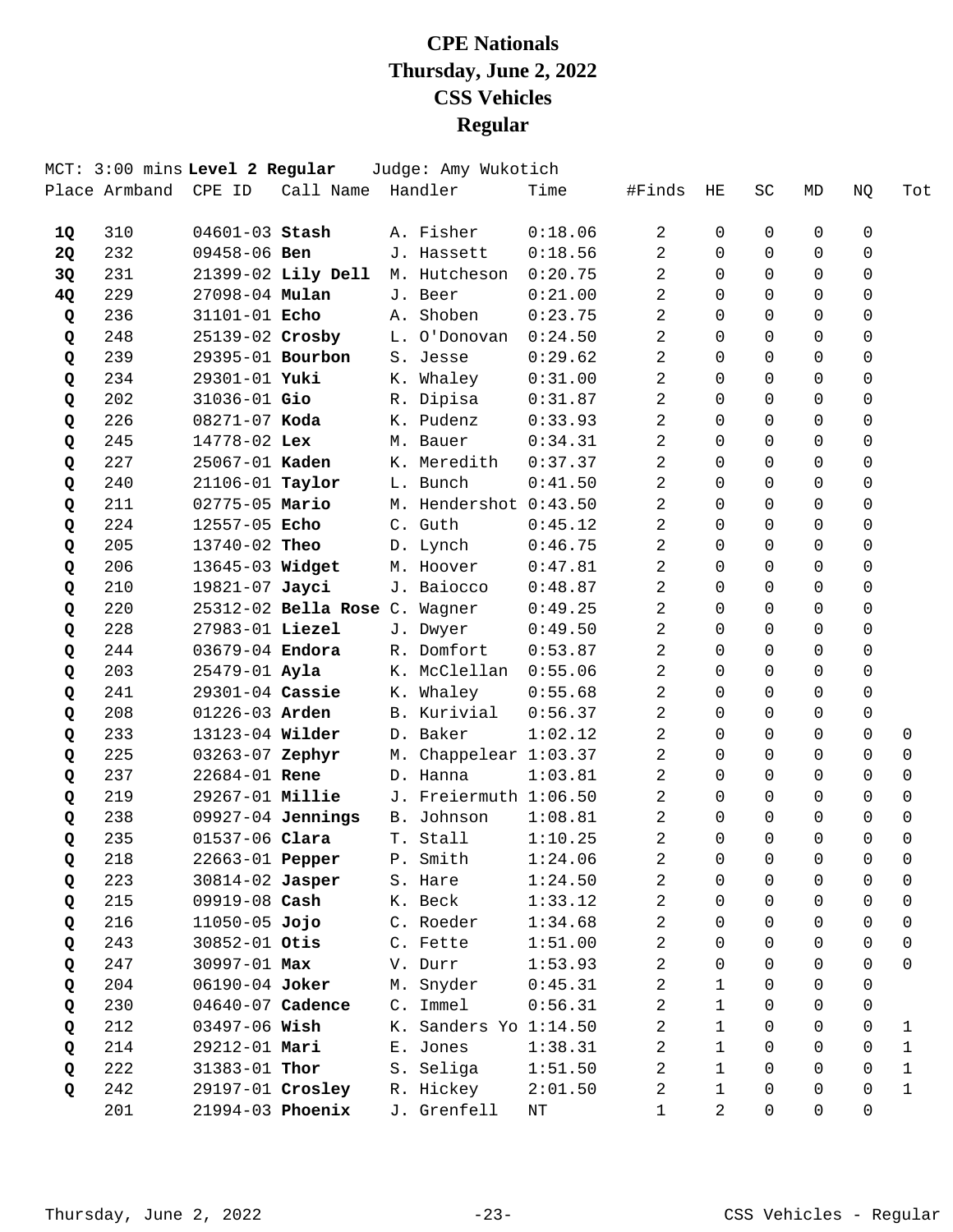| 207 | $01220 - 06$ Twister      |  | S. Zimmerman NT     |        | 1 0 0 0 |  |  |
|-----|---------------------------|--|---------------------|--------|---------|--|--|
| 213 | $01818 - 09$ <b>Eddie</b> |  | L. McCann-Lay NT    |        | 2 0 0 0 |  |  |
| 217 | $03168 - 04$ Grace        |  | H. Schmeling Absent |        |         |  |  |
| 221 | $18016 - 09$ Zip          |  | L. Cromer           | Absent |         |  |  |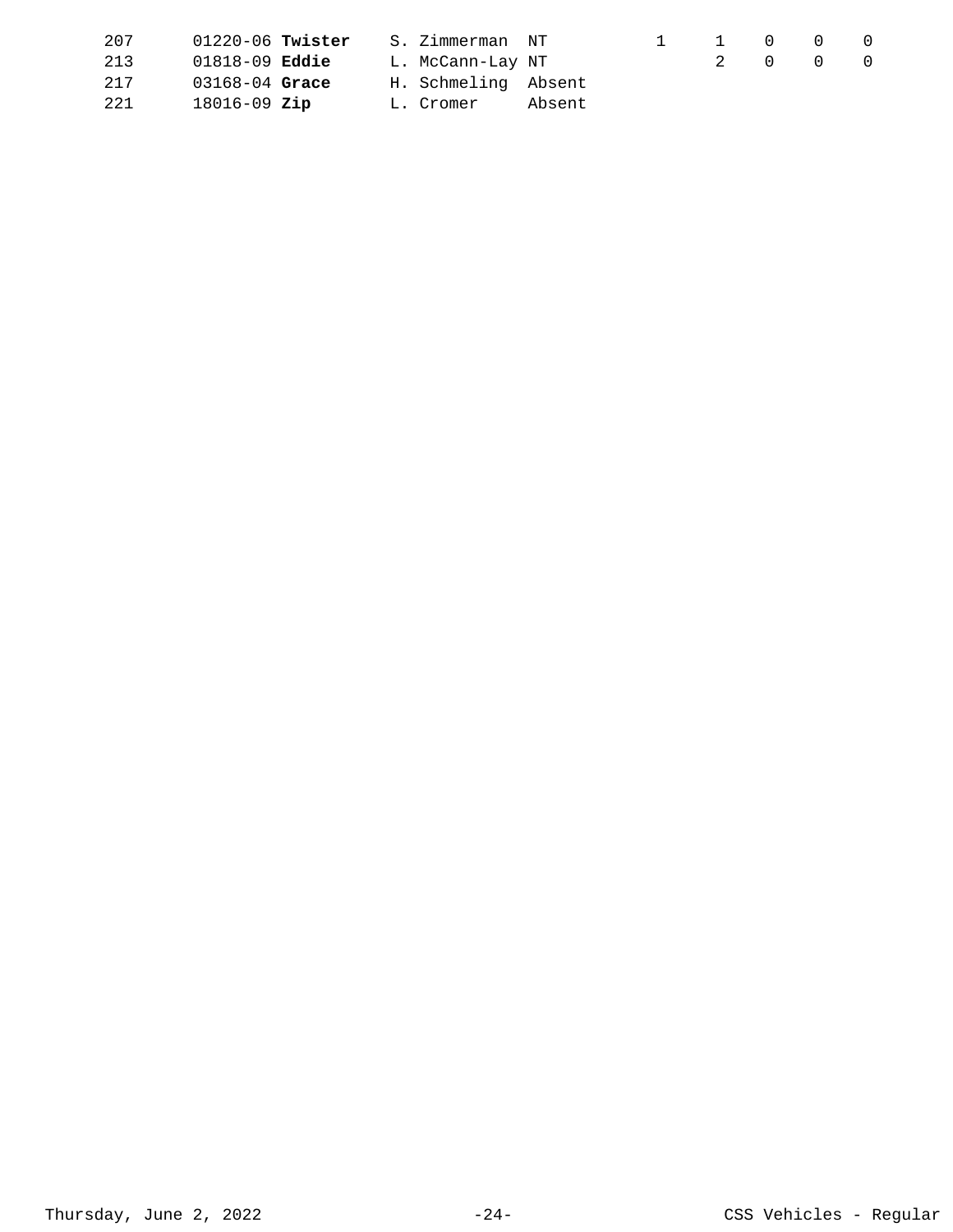|           |                      | MCT: 4:00 mins Level 3 Regular |                         | Judge: Amy Wukotich            |           |                |              |                |              |              |             |
|-----------|----------------------|--------------------------------|-------------------------|--------------------------------|-----------|----------------|--------------|----------------|--------------|--------------|-------------|
|           | Place Armband CPE ID |                                | Call Name Handler       |                                | Time      | #Finds         | HE           | SC             | MD           | NQ           | Tot         |
| 1Q        | 342                  | $29246 - 01$ Maya              |                         | C. Wolf                        | 0:38.27   | 3              | 0            | 0              | 0            | 0            |             |
| <b>2Q</b> | 328                  | 29787-01 Storm                 |                         | R. Rubas                       | 0:43.12   | 3              | $\Omega$     | $\Omega$       | $\Omega$     | $\Omega$     |             |
| 3Q        | 322                  | $12941 - 02$ Kai-Yay           |                         | S. Middendorf 0:47.93          |           | 3              | $\Omega$     | $\Omega$       | $\Omega$     | $\Omega$     |             |
| 4Q        | 332                  | 28724-01 Desi                  |                         | S. Tagget                      | 0:48.06   | 3              | $\Omega$     | $\Omega$       | $\Omega$     | $\mathbf 0$  |             |
| Q         | 307                  | 24524-02 Viktor                |                         | T. Barney                      | 0:50.87   | 3              | $\Omega$     | $\Omega$       | $\Omega$     | 0            |             |
| Q         | 319                  | 26319-01 Jasmine               |                         | P. Sager                       | 0:52.62   | 3              | $\Omega$     | $\Omega$       | $\Omega$     | $\Omega$     |             |
| Q         | 338                  | 30833-01 Murphy                |                         | M. Arndt                       | 0:54.56   | 3              | $\Omega$     | $\Omega$       | $\Omega$     | $\Omega$     |             |
| Q         | 309                  | 03169-05 Spencer               |                         | J. Wahlund                     | 0:57.75   | 3              | $\Omega$     | $\Omega$       | $\Omega$     | $\mathbf 0$  |             |
| Q         | 330                  | 09458-05 Daisy                 |                         | J. Hassett                     | 0:59.75   | $\mathbf{3}$   | $\Omega$     | $\Omega$       | $\Omega$     | $\mathbf 0$  |             |
| Q         | 314                  |                                | 12858-06 <b>Tabitha</b> | S. Bala                        | 1:03.06   | 3              | $\Omega$     | $\Omega$       | $\Omega$     | $\Omega$     | 0           |
| Q         | 209                  | 17444-05 Sophie                |                         | B. Miller                      | 1:08.62   | 3              | $\Omega$     | $\Omega$       | 0            | $\Omega$     | $\Omega$    |
| Q         | 318                  | $07963-05$ Qila                |                         | B. Menini                      | 1:18.37   | 3              | $\Omega$     | $\Omega$       | $\Omega$     | $\Omega$     | $\mathbf 0$ |
| Q         | 325                  | 27777-01 Fiona                 |                         | G. Hernandez                   | 1:19.00   | 3              | $\Omega$     | $\Omega$       | $\Omega$     | $\Omega$     | $\Omega$    |
| Q         | 326                  | 29278-01 Sasha                 |                         | K. Rieger                      | 1:25.25   | 3              | $\Omega$     | $\Omega$       | $\Omega$     | $\Omega$     | $\Omega$    |
| Q         | 335                  | 28555-01 Noora                 |                         | C. Smart                       | 1:25.56   | 3              | $\Omega$     | $\Omega$       | $\Omega$     | $\Omega$     | $\Omega$    |
| Q         | 301                  | 07306-04 Cord                  |                         | S. Merschoff                   | 1:29.31   | 3              | $\Omega$     | $\Omega$       | $\Omega$     | $\Omega$     | 0           |
| Q         | 323                  | 30580-02 Brody                 |                         | T. Allwein                     | 1:29.62   | 3              | $\Omega$     | $\Omega$       | $\Omega$     | $\Omega$     | $\mathbf 0$ |
| Q         | 331                  | 30836-01 Dax                   |                         | T. Anchondo                    | 1:38.18   | 3              | $\Omega$     | $\Omega$       | $\Omega$     | $\Omega$     | $\Omega$    |
| Q         | 329                  | 11748-05 Ava                   |                         | A. Morden-Moo 1:40.56          |           | 3              | $\Omega$     | $\Omega$       | $\Omega$     | $\Omega$     | $\Omega$    |
| Q         | 317                  |                                | $20207-01$ Kayleigh     | M. Melis                       | 1:49.56   | 3              | $\Omega$     | $\Omega$       | $\Omega$     | $\Omega$     | $\mathbf 0$ |
| Q         | 305                  |                                | 11050-04 Mickey         | C. Roeder                      | 1:52.25   | 3              | $\Omega$     | $\Omega$       | $\Omega$     | $\Omega$     | $\mathbf 0$ |
| Q         | 336                  | 24479-03 Zari                  |                         | P. Eckstein                    | 2:00.93   | 3              | $\Omega$     | $\Omega$       | $\Omega$     | $\Omega$     | $\Omega$    |
| Q         | 337                  | 13645-02 Dill                  |                         | M. Hoover                      | 2:08.62   | 3              | $\Omega$     | $\Omega$       | $\Omega$     | $\Omega$     | $\Omega$    |
| Q         | 303                  | 08271-06 Toohey                |                         | K. Pudenz                      | 2:10.50   | 3              | $\Omega$     | $\Omega$       | $\Omega$     | $\Omega$     | $\Omega$    |
| Q         | 333                  |                                | 13123-05 Lit'l Bit      | D. Baker                       | 2:11.18   | 3              | $\Omega$     | $\Omega$       | $\Omega$     | $\Omega$     | $\mathbf 0$ |
| Q         | 306                  | $30814 - 03$ Jax               |                         | S. Hare                        | 3:19.00   | $\mathbf{3}$   | $\Omega$     | $\Omega$       | $\Omega$     | $\Omega$     | $\Omega$    |
|           | 302                  | 23828-02 Bella                 |                         | J. Bruns                       | NΤ        | 2              | $\mathbf{1}$ | 0              | $\Omega$     | $\Omega$     |             |
|           | 304                  | 29358-01 Orion                 |                         | J. Watson                      | $\rm{NT}$ | 2              | $\Omega$     | $\Omega$       | $\Omega$     | $\Omega$     |             |
|           | 308                  |                                | 27098-01 Pappy Boy      | J. Beer                        | NΤ        | 2              | $\Omega$     | $\Omega$       | $\Omega$     | $\mathsf{O}$ |             |
|           | 311                  | 07920-03 Bowie                 |                         | G. Bowling                     | $\rm{NT}$ | 2              | $\mathbf{1}$ | $\Omega$       | $\Omega$     | $\mathbf 0$  |             |
|           | 312                  |                                | 23418-02 Tango K. Majka |                                | $\rm{NT}$ | $\overline{2}$ | $\mathbf{1}$ | $\overline{0}$ | 0            | 0            |             |
|           | 313                  |                                |                         | 13051-08 Cherokee M. Godlevski | ΝT        | 2              | 1            | 0              | 0            | 0            |             |
|           | 315                  | $16630 - 04$ Esme              |                         | M. Balent                      | ΝT        |                | $\mathbf{1}$ | $\mathbf 0$    | $\mathbf 0$  | 0            |             |
|           | 316                  |                                | 13800-05 Sage           | J. Strong                      | ΝT        | $\overline{a}$ | $\mathbf{1}$ | $\Omega$       | $\Omega$     | 0            |             |
|           | 320                  | $09927-03$ Tia                 |                         | B. Johnson                     | ΝT        | $\overline{2}$ | $\mathbf{1}$ | $\Omega$       | $\Omega$     | 0            |             |
|           | 321                  | 05628-04 <b>Rush</b>           |                         | P. Bowers                      | NΤ        | $\overline{2}$ | $\mathbf{1}$ | $\Omega$       | $\Omega$     | 0            |             |
|           | 324                  |                                | 21522-02 <b>Santino</b> | S. Jensen                      | ΝT        | $\overline{2}$ | $\mathbf{1}$ | $\mathbf 0$    | $\mathbf 0$  | 0            |             |
|           | 327                  |                                | 18977-03 <b>Pippin</b>  | R. Earle                       | ΝT        | $\overline{a}$ | $\mathbf{1}$ | $\Omega$       | $\Omega$     | $\mathsf{O}$ |             |
|           | 334                  |                                | 30174-02 Pebbles        | L. Piascik                     | Absent    |                |              |                |              |              |             |
|           | 339                  |                                | 30897-01 <b>Chewy</b>   | M. Kinder                      | Absent    |                |              |                |              |              |             |
|           | 340                  | 21994-04 Earl                  |                         | J. Grenfell                    | ΝT        | $\overline{a}$ | $\mathbf 1$  | 0              | 0            | 0            |             |
|           | 341                  | $21074 - 05$ Ziva              |                         | S. Wise                        | ΝT        | $\mathbf 1$    | $\mathbf{1}$ | $\mathsf{O}$   | $\mathsf{O}$ | 0            |             |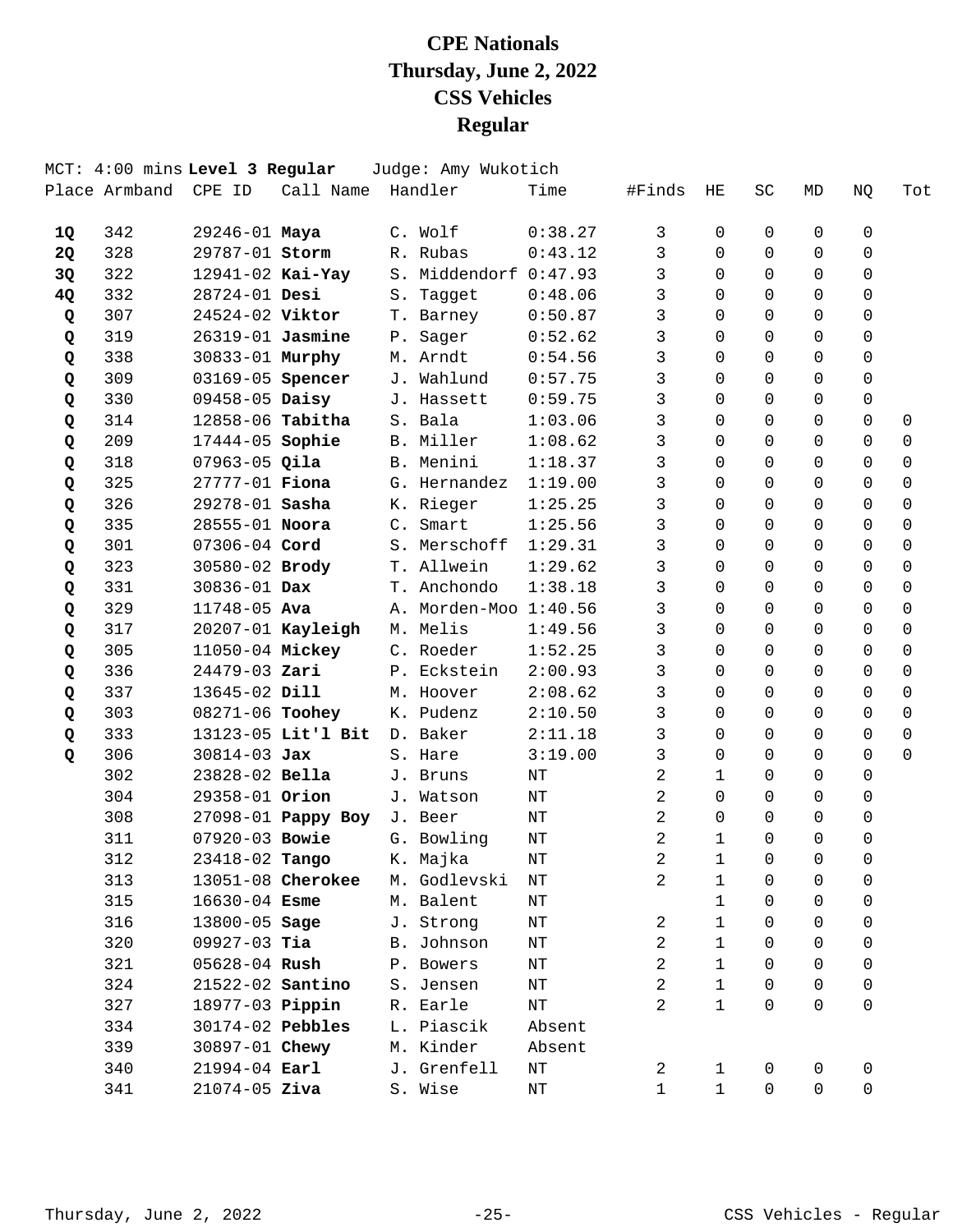|           |                      | MCT: 4:00 mins Level 5 Regular |                  | Judge: Amy Wukotich   |           |                |                |              |                |                |                     |
|-----------|----------------------|--------------------------------|------------------|-----------------------|-----------|----------------|----------------|--------------|----------------|----------------|---------------------|
|           | Place Armband CPE ID |                                | Call Name        | Handler               | Time      | #Finds         | ΗE             | <b>SC</b>    | MD             | NQ             | Tot                 |
| 1Q        | 423                  | 31287-01 Atlas                 |                  | E. Wagner             | 0:36.18   | 4              | 0              | 0            | 0              | 0              |                     |
| <b>2Q</b> | 424                  | 01226-04 Squall                |                  | B. Kurivial           | 0:52.68   | 4              | $\Omega$       | 0            | $\Omega$       | $\Omega$       |                     |
| 3Q        | 417                  | 31856-01 Kaiser                |                  | J. Jurgens            | 0:55.12   | 4              | $\Omega$       | $\Omega$     | $\Omega$       | $\Omega$       |                     |
| 4Q        | 412                  | 30968-01 Puffin                |                  | K. Schmidt            | 0:58.00   | 4              | $\Omega$       | $\Omega$     | $\Omega$       | $\mathsf{O}$   |                     |
| Q         | 432                  | 06108-04 Frankie               |                  | W. Henes              | 1:00.43   | 4              | $\Omega$       | $\Omega$     | $\Omega$       | $\Omega$       | 0                   |
| Q         | 429                  | 13307-03 Jake                  |                  | R. Mecklenbur 1:01.18 |           | 4              | $\Omega$       | $\Omega$     | $\Omega$       | 0              | $\mathbf 0$         |
| Q         | 405                  | 25473-01 Midas                 |                  | B. Dougert            | 1:02.81   | 4              | $\Omega$       | $\Omega$     | $\Omega$       | $\Omega$       | $\mathbf 0$         |
| Q         | 404                  | 12180-03 Rue                   |                  | L. Witucki            | 1:08.56   | $\overline{4}$ | $\mathbf 0$    | $\Omega$     | $\Omega$       | $\mathsf{O}$   | $\mathbf 0$         |
| Q         | 425                  | 19821-05 Henna                 |                  | J. Baiocco            | 1:09.75   | 4              | $\Omega$       | $\Omega$     | $\Omega$       | $\Omega$       | $\mathbf 0$         |
| Q         | 510                  | 21855-05 Player                |                  | C. Zydek              | 1:11.62   | 4              | 0              | $\Omega$     | $\Omega$       | $\Omega$       | $\mathbf 0$         |
| Q         | 421                  | 27984-02 Gary                  |                  | T. Pruitt             | 1:19.87   | 4              | $\Omega$       | $\Omega$     | $\Omega$       | $\Omega$       | $\mathbf 0$         |
| Q         | 406                  | 03169-04 Banner                |                  | J. Wahlund            | 1:20.43   | 4              | $\mathbf 0$    | $\Omega$     | $\Omega$       | $\Omega$       | $\mathbf 0$         |
| Q         | 435                  | 30579-01 Lily                  |                  | J. Cope               | 1:21.00   | $\overline{4}$ | $\Omega$       | $\Omega$     | $\Omega$       | $\Omega$       | $\mathbf 0$         |
| Q         | 415                  | 29678-03 Han                   |                  | J. Stander            | 1:24.06   | 4              | $\Omega$       | 0            | $\Omega$       | $\Omega$       | $\Omega$            |
| Q         | 437                  | $04601 - 04$ Buzz              |                  | A. Fisher             | 1:25.18   | 4              | $\Omega$       | 0            | $\Omega$       | $\Omega$       | $\mathbf 0$         |
| Q         | 401                  | 29092-02 Promise               |                  | S. Elliott            | 1:26.37   | 4              | $\Omega$       | $\Omega$     | $\Omega$       | $\Omega$       | $\mathbf 0$         |
| Q         | 416                  | 18977-02 Cassie                |                  | R. Earle              | 1:27.68   | 4              | $\Omega$       | $\Omega$     | $\Omega$       | $\Omega$       | $\mathbf 0$         |
| Q         | 413                  | 25454-01 Kona                  |                  | S. McKinley           | 1:36.31   | 4              | $\Omega$       | 0            | $\Omega$       | $\Omega$       | $\Omega$            |
| Q         | 418                  | 25247-02 Dawson                |                  | K. Rueschhoff 1:40.12 |           | 4              | $\Omega$       | $\Omega$     | $\Omega$       | $\Omega$       | $\mathbf 0$         |
| Q         | 420                  | 30890-01 Murfee                |                  | S. Carpenter          | 1:40.50   | 4              | $\Omega$       | $\Omega$     | $\Omega$       | $\Omega$       | $\mathbf 0$         |
| Q         | 408                  | 03938-03 Dottie                |                  | H. Nagel              | 1:42.37   | 4              | $\Omega$       | $\Omega$     | $\Omega$       | $\Omega$       | $\mathbf 0$         |
| Q         | 410                  | 30580-01 Kaslo                 |                  | T. Allwein            | 1:50.06   | 4              | $\Omega$       | $\Omega$     | $\Omega$       | $\Omega$       | $\Omega$            |
| Q         | 427                  | 31319-01 Lark                  |                  | A. Rice               | 1:58.81   | 4              | $\Omega$       | 0            | $\Omega$       | $\Omega$       | $\mathbf 0$         |
| Q         | 426                  | 29264-01 Earl                  |                  | D. Grodin             | 2:02.93   | 4              | $\Omega$       | $\Omega$     | $\Omega$       | $\Omega$       | $\Omega$            |
| Q         | 402                  | 07134-06 Jaguar                |                  | R. Wolters            | 2:06.12   | 4              | $\Omega$       | $\Omega$     | $\Omega$       | $\Omega$       | $\mathbf 0$         |
| Q         | 411                  | 29114-01 Reeta                 |                  | S. Stephenson 2:08.00 |           | 4              | $\Omega$       | 0            | $\Omega$       | $\Omega$       | $\Omega$            |
| Q         | 407                  | 19640-03 Kayza                 |                  | K. Paulsen            | 2:19.12   | 4              | $\Omega$       | 0            | $\Omega$       | $\Omega$       | 0                   |
| Q         | 422                  | 09919-04 Roxie                 |                  | K. Beck               | 2:45.75   | 4              | $\Omega$       | $\Omega$     | $\Omega$       | $\Omega$       | $\mathbf 0$         |
| Q         | 436                  | 03375-02 Reba                  |                  | B. Bumcrots           | 3:01.25   | 4              | $\mathbf 0$    | 0            | $\Omega$       | $\Omega$       | $\mathsf{O}\xspace$ |
| Q         | 414                  | 05170-02 Dixie                 |                  | G. Ingram             | 2:17.62   | 4              | $\Omega$       | $\mathbf{1}$ | $\Omega$       | $\Omega$       | $\mathbf 1$         |
| O         | 409                  |                                | 06226-05 Romeo   | J. Gerdes             | 2:33.18   | 4              | $\overline{0}$ | 1            | $\overline{0}$ | $\overline{0}$ | 1                   |
|           | 403                  |                                | 30814-01 Tristan | S. Hare               | ΝT        |                | 1              | 0            | 0              | 0              |                     |
|           | 428                  | 24524-04 Quincy                |                  | T. Barney             | ΝT        | 3              | $\mathbf{1}$   | 0            | 0              | 0              |                     |
|           | 431                  | 25139-01 Marco                 |                  | L. O'Donovan          | $\rm{NT}$ | 3              | $\mathbf{1}$   | 0            | 0              | 0              |                     |
|           | 433                  | 12926-05 Sierra                |                  | T. Haarsma            | NΤ        | 3              | $\mathbf{1}$   | 0            | 0              | 0              |                     |
|           | 434                  | 30174-01 Diesel                |                  | L. Piascik            | NΤ        |                | 1              | 0            | 0              | 0              |                     |
|           | 419                  |                                | 29258-02 Zippity | S. Schindelho NT      |           | 3              | $\mathbf{1}$   | 0            | 0              | 0              |                     |
|           |                      |                                |                  |                       |           |                |                |              |                |                |                     |